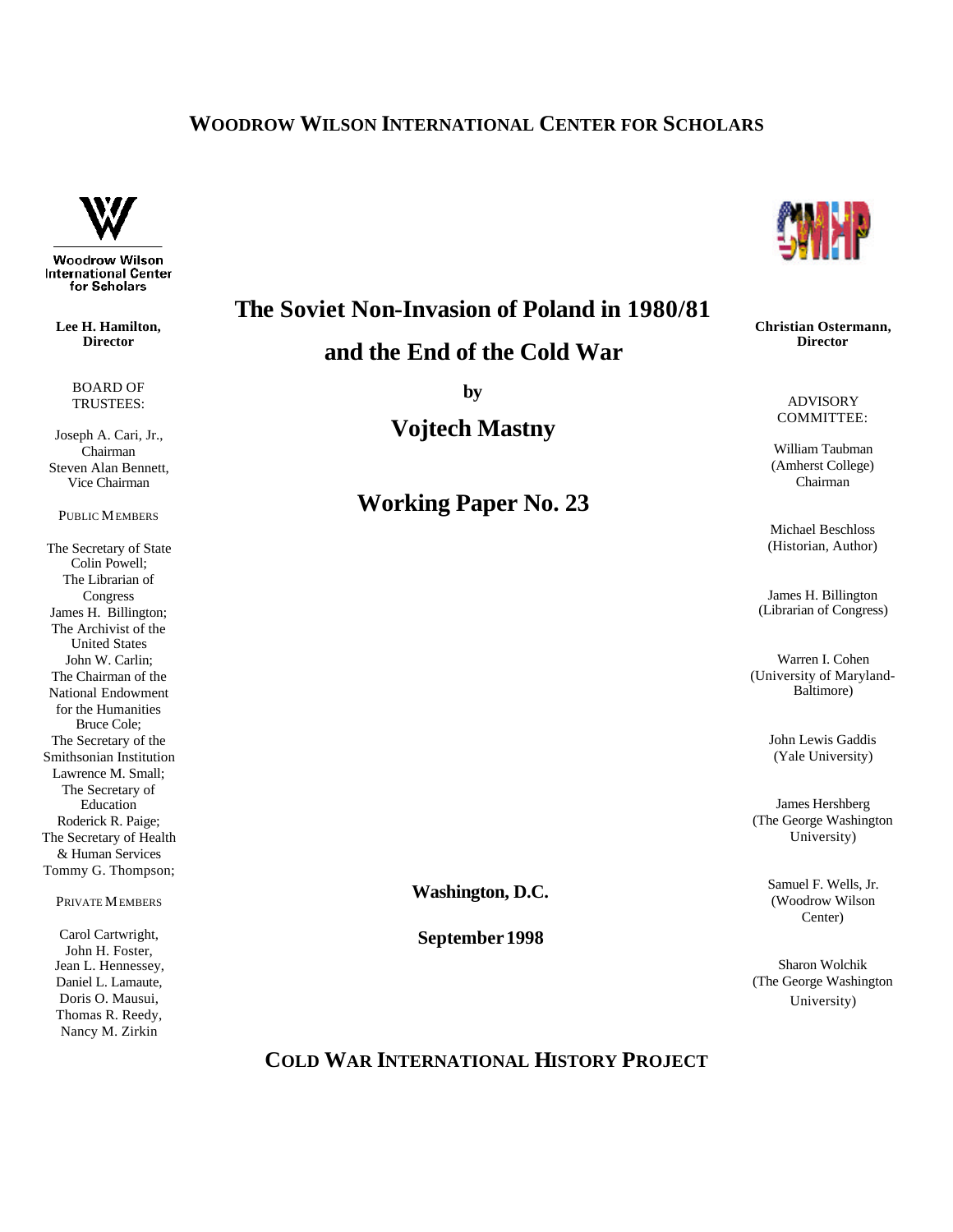#### **THE COLD WAR INTERNATIONAL HISTORY PROJECT WORKING PAPER SERIES**

#### **CHRISTIAN F. OSTERMANN, Series Editor**

**This paper is one of a series of Working Papers published by the Cold War International History Project of the Woodrow Wilson International Center for Scholars in Washington, D.C. Established in 1991 by a grant from the John D. and Catherine T. MacArthur Foundation, the Cold War International History Project (CWIHP) disseminates new information and perspectives on the history of the Cold War as it emerges from previously inaccessible sources on "the other side" of the post-World War II superpower rivalry. The project supports the full and prompt release of historical materials by governments on all sides of the Cold War, and seeks to accelerate the process of integrating new sources, materials and perspectives from the former "Communist bloc" with the historiography of the Cold War which has been written over the past few decades largely by Western scholars reliant on Western archival sources. It also seeks to transcend barriers of language, geography, and regional specialization to create new links among scholars interested in Cold War history. Among the activities undertaken by the project to promote this aim are a periodic**  *BULLETIN* **to disseminate new findings, views, and activities pertaining to Cold War history; a fellowship program for young historians from the former Communist bloc to conduct archival research and study Cold War history in the United States; international scholarly meetings, conferences, and seminars; and publications.**

**The** *CWIHP Working Paper Series* **is designed to provide a speedy publications outlet for historians associated with the project who have gained access to newly-available archives and sources and would like to share their results. We especially welcome submissions by junior scholars from the former Communist bloc who have done research in their countries' archives and are looking to introduce their findings to a Western audience. As a non-partisan institute of scholarly study, the Woodrow Wilson Center takes no position on the historical interpretations and opinions offered by the authors.**

**Those interested in receiving copies of the** *Cold War International History Project Bulletin* **or any of the Working Papers should contact:**

> **Cold War International History Project Woodrow Wilson International Center for Scholars One Woodrow Wilson Plaza 1300 Pennsylvania Ave, NW Washington, DC 20523**

> > **Telephone: (202) 691-4110 Fax: (202) 691-4001 Email: COLDWAR1@wwic.si.edu**

**CWIHP Web Page: http://cwihp.si.edu**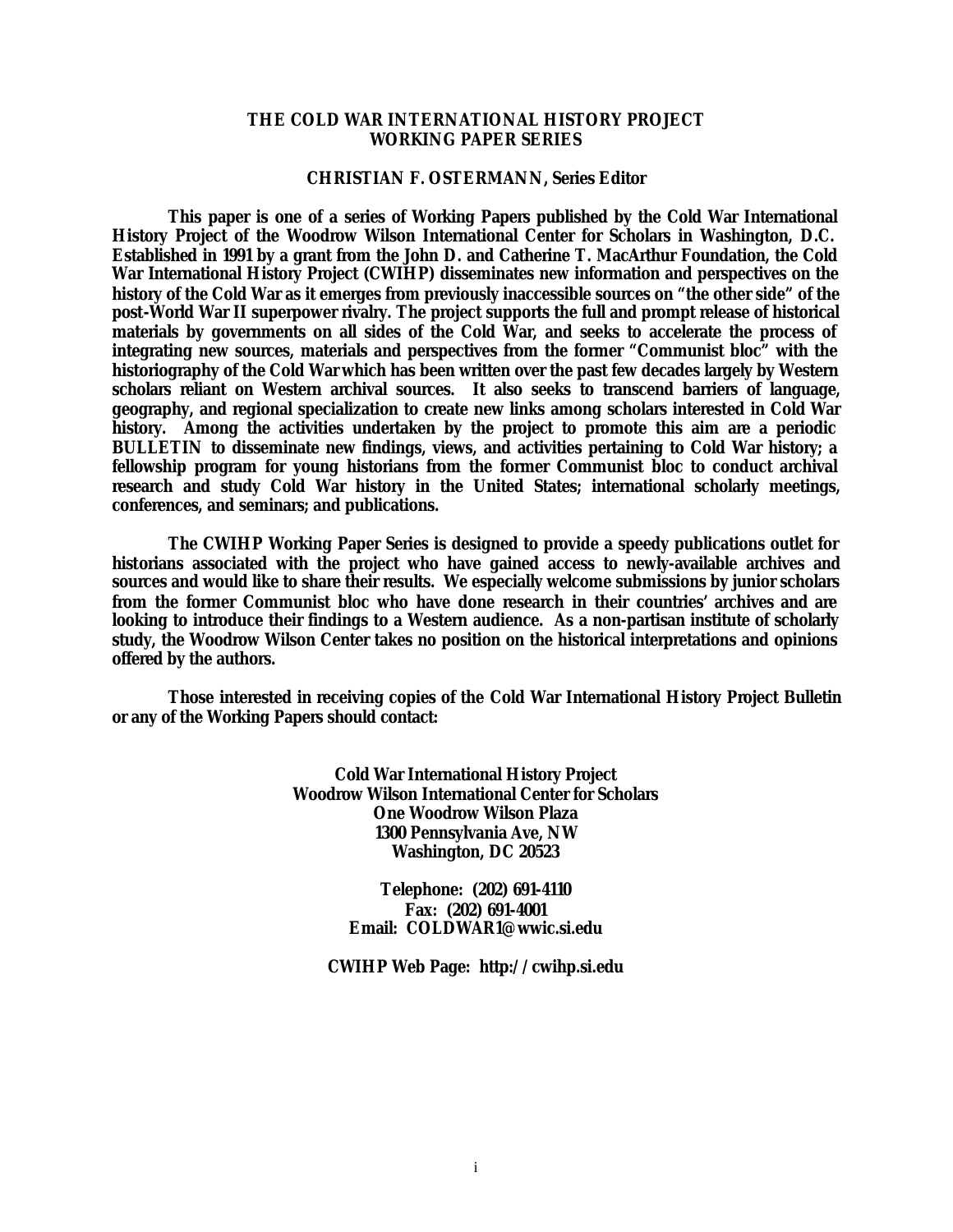#### **COLD WAR INTERNATIONAL HISTORY PROJECT WORKING PAPERS SERIES Christian F. Ostermann, Series Editor**

**#1 Chen Jian, "The Sino-Soviet Alliance and China's Entry into the Korean War"**

**#2 P.J. Simmons, "Archival Research on the Cold War Era: A Report from Budapest, Prague and Warsaw"**

**#3 James Richter, "Reexamining Soviet Policy Towards Germany during the Beria Interregnum"**

**#4 Vladislav M. Zubok, "Soviet Intelligence and the Cold War: The 'Small' Committee of Information, 1952- 53"**

**#5 Hope M. Harrison, "Ulbricht and the Concrete 'Rose': New Archival Evidence on the Dynamics of Soviet-East German Relations and the Berlin Crisis, 1958-61"**

**#6 Vladislav M. Zubok, "Khrushchev and the Berlin Crisis (1958-62)"**

**#7 Mark Bradley and Robert K. Brigham, "Vietnamese Archives and Scholarship on the Cold War Period: Two Reports"**

**#8 Kathryn Weathersby, "Soviet Aims in Korea and the Origins of the Korean War, 1945-50: New Evidence From Russian Archives"**

**#9 Scott D. Parrish and Mikhail M. Narinsky, "New Evidence on the Soviet Rejection of the Marshall Plan, 1947: Two Reports"**

**#10 Norman M. Naimark, "'To Know Everything and To Report Everything Worth Knowing': Building the East German Police State, 1945-49"**

**#11 Christian F. Ostermann, "The United States, the East German Uprising of 1953, and the Limits of Rollback"**

**#12 Brian Murray, "Stalin, the Cold War, and the Division of China: A Multi-Archival Mystery"**

**#13 Vladimir O. Pechatnov, "The Big Three After World War II: New Documents on Soviet Thinking about Post-War Relations with the United States and Great Britain"**

**#14 Ruud van Dijk, "The 1952 Stalin Note Debate: Myth or Missed Opportunity for German Unification?"**

**#15 Natalia I. Yegorova, "The 'Iran Crisis' of 1945-46: A View from the Russian Archives"**

**#16 Csaba Bekes, "The 1956 Hungarian Revolution and World Politics"**

**#17 Leszek W. Gluchowski, "The Soviet-Polish Confrontation of October 1956: The Situation in the Polish Internal Security Corps"**

**#18 Qiang Zhai, "Beijing and the Vietnam Peace Talks, 1965-68: New Evidence from Chinese Sources"**

**#19 Matthew Evangelista, "'Why Keep Such an Army?'" Khrushchev's Troop Reductions"**

**#20 Patricia K. Grimsted, "The Russian Archives Seven Years After: 'Purveyors of Sensations' or 'Shadows Cast to the Past'? "**

**#21 Andrzej Paczkowski and Andrzej Werblan, "'On the Decision to Introduce Martial Law in Poland in 1981' Two Historians Report to the Commission on Constitutional Oversight of the** *SEJM* **of the Republic of Poland"**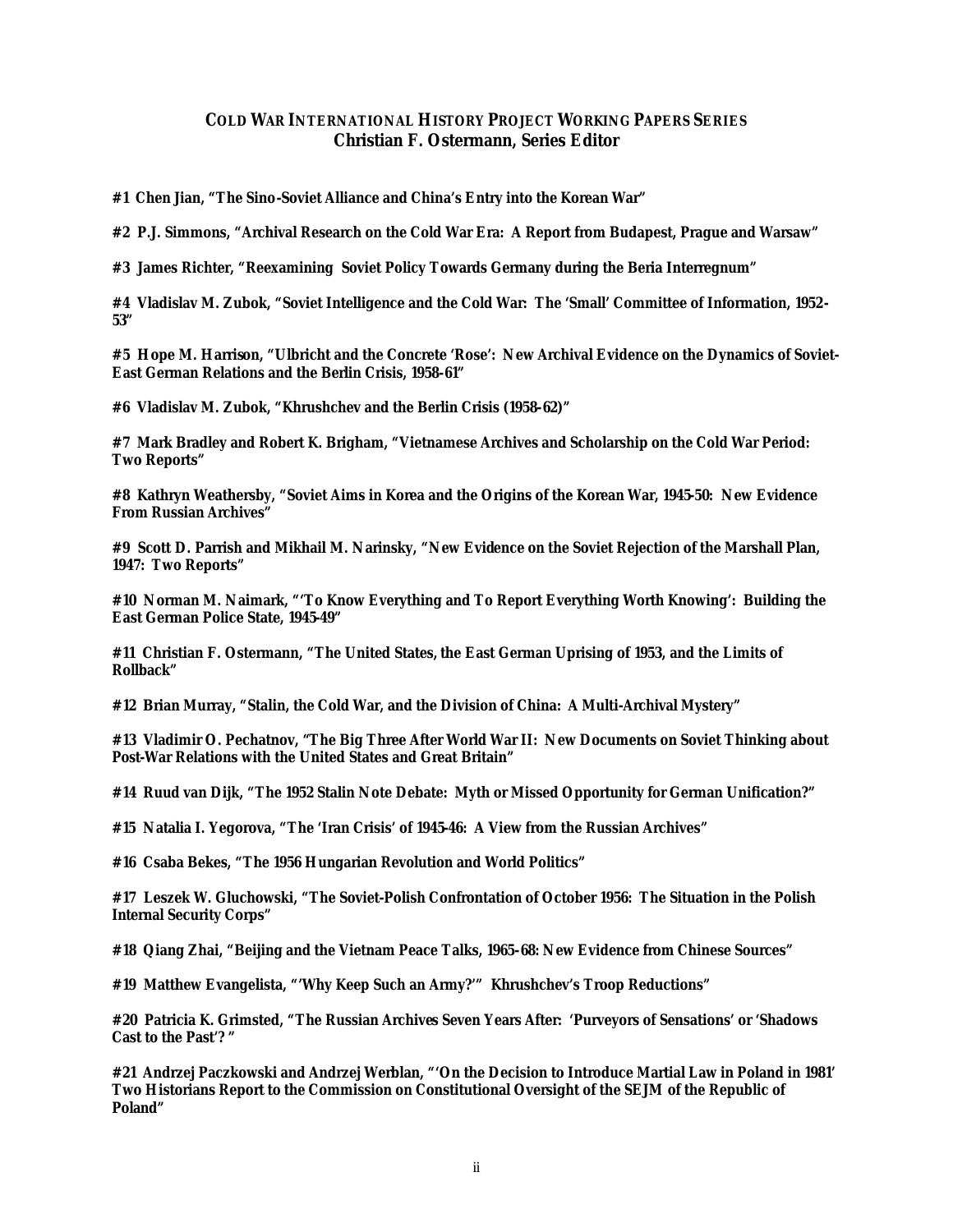**#22 Odd Arne Westad, Chen Jian, Stein Tonnesson, Nguyen Vu Tung, and James G. Hershberg, "77 Conversations Between Chinese and Foreign Leaders on the Wars in Indochina, 1964-77"** 

**#23 Vojtech Mastny, "The Soviet Non-Invasion of Poland in 1980-81 and the End of the Cold War"**

**#24 John P. C. Matthews, "Majales: The Abortive Student Revolt in Czechoslovakia in 1956"**

**#25 Stephen J. Morris, "The Soviet-Chinese-Vietnamese Triangle in the 1970's: The View from Moscow"**

**#26 Vladimir O. Pechatnov, translated by Vladimir Zubok, "'The Allies are Pressing on You to Break Your Will...' Foreign Policy Correspondence between Stalin and Molotov and Other Politburo Members, September 1945-December 1946"**

**#27 James G. Hershberg, with the assistance of L.W. Gluchowski, "Who Murdered 'Marigold'? New Evidence on the Mysterious Failure of Poland's Secret Initiative to Start U.S.-North Vietnamese Peace Talks, 1966"**

**#28 Laszlo G. Borhi, "The Merchants of the Kremlin—The Economic Roots of Soviet Expansion in Hungary"**

**#29 Rainer Karlsch and Zbynek Zeman, "The End of the Soviet Uranium Gap: The Soviet Uranium Agreements with Czechoslovakia and East Germany (1945/1953)"**

**#30 David Wolff, "'One Finger's Worth of Historical Events': New Russian and Chinese Evidence on the Sino-Soviet Alliance and Split, 1948-1959"**

**#31 Eduard Mark, "Revolution By Degrees: Stalin's National-Front Strategy For Europe, 1941-1947"**

**#32 Douglas Selvage, "The Warsaw Pact and Nuclear Nonproliferation, 1963-1965"**

**#33 Ethan Pollock, "Conversations with Stalin on Questions of Political Economy"**

**#34 Yang Kuisong, "Changes in Mao Zedong's Attitude towards the Indochina War, 1949-1973"**

**#35 Vojtech Mastny, "NATO in the Beholder's Eye: Soviet Perceptions and Policies, 1949-1956"**

**#36 Paul Wingrove, "Mao's Conversations with the Soviet Ambassador, 1953-55"**

**#37 Vladimir Tismãneanu, "Gheorghiu-Dej and the Romanian Workers' Party: From de-Sovietization to the Emergence of National Communism"**

**#38 János Rainer, "The New Course in Hungary in 1953"**

**#39 Kathryn Weathersby, "'Should We Fear This?' Stalin and the Danger of War with America"**

**#40 Vasiliy Mitrokhin, "The KGB in Afghanistan" (English Edition)**

#### **Special Working Papers Series**

**#1 Mark Kramer, "Soviet Deliberations during the Polish Crisis, 1980-1981"**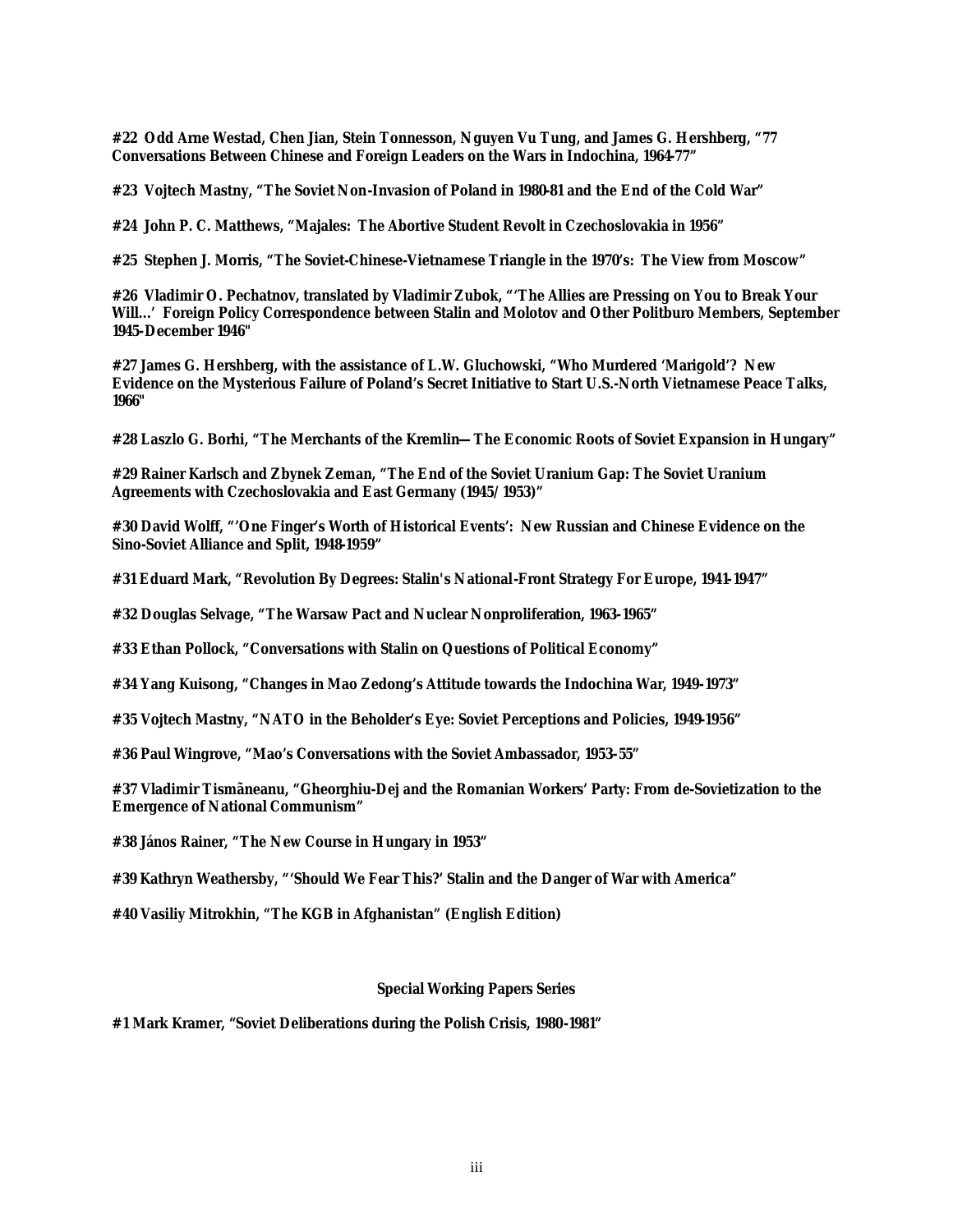The Polish crisis of 1980-81, precipitated by the emergence of the anti-communist "Solidarity" movement, marked the penultimate challenge to Soviet control of Eastern Europe before the communist regimes in the area and eventually the Soviet Union itself collapsed ten years later. Yet, unlike on previous such occasions—East Germany in 1953, Hungary in 1956, Czechoslovakia in 1968—the Kremlin abstained from resorting to military force to avert the presumed threat to its vital security interests. Instead the Polish military under Gen. Wojciech Jaruzelski performed this task by itself, thus preventing a radical disruption of the established East-West order in Europe.

In the longer perspective, informed by the knowledge of how the Cold War ended, the particular question of whether the imposition of martial law in Poland prevented the greater tragedy of a Soviet invasion relates to the larger question of Moscow's willingness to acquiesce in the incipient dissolution of its empire even while possessing abundant military power to prevent or at least slow down the process. So extraordinary was this behavior, belying the conventional realist wisdom about states' imperative to defend their power interests, that it cannot be properly understood without taking into account the experience that had preceded it. Newly available archival evidence and previously unheard testimonies by several of the key participants now allow the Polish crisis to be closely examined as a formative experience for the final phase of Soviet policy.<sup>1</sup>

With the benefit of hindsight, the irresistible question is whether already in 1980-81 Moscow may have been prepared to give up its control of Poland and perhaps the rest of Eastern Europe with it, for this was the country that eight years later would give the push that brought down communist rule in the region. Or, did the temporary containment of the Polish upheaval without the use of outside force allow for the necessary gestation of the subsequent

<sup>&</sup>lt;sup>1</sup>Many of the new sources used in this study were made available for the conference "Poland, 1980-82: Internal Crisis, International Dimensions," organized on 8-10 November 1997, at Jachranka, near Warsaw, by the Institute for Political Studies of the Polish Academy of Sciences in Warsaw, the National Security Archive at the George Washington University in Washington, DC, and the Cold War International History Project of the Woodrow Wilson Center, Washington, DC. Sources included in the compendium, edited by Malcolm Byrne, Pawel Machcewicz and Christian F. Ostermann, are referred to as "Compendium," with the document number; statements made at the conference are cited as follows: name of the participant, Jachranka, and date. Copies of archival documents located at the National Security Archive are cited with the abbreviation NSA.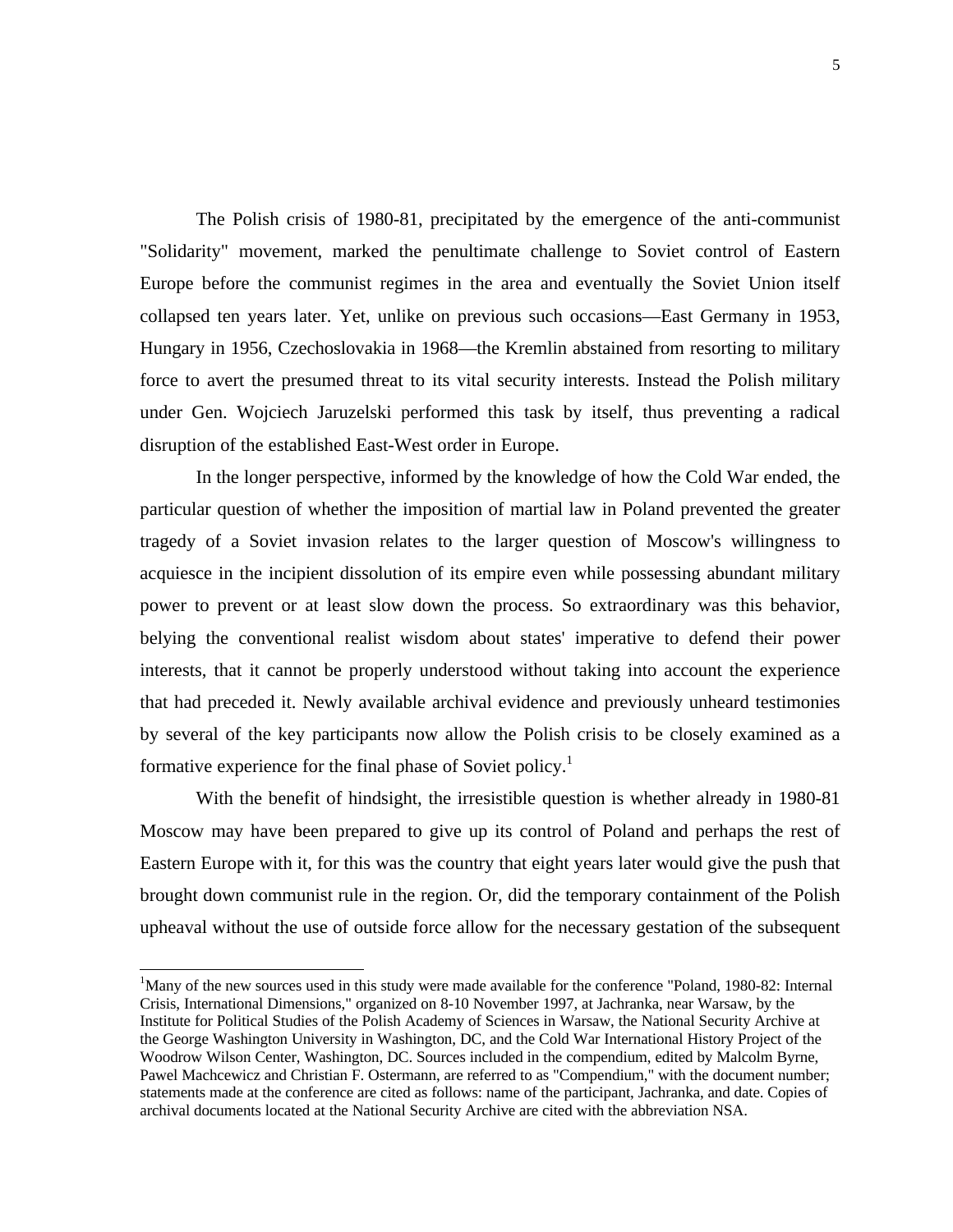non-violent demise of the Soviet superpower? In any case, did Moscow seriously contemplate a military intervention in Poland at any time in 1980-81, and if so, why did it not take place?

Whatever the answers, they reflect not only on the utility of Soviet military power, then at the peak of its expansion, but also on the constraints on the use of military power in general for pursuing political goals in the security environment shaped by the Cold War at its terminal stage. In that unique environment, how did perceptions and misperceptions influence Soviet decisions? Were Kremlin leaders responsive to the actions or inaction of their Western adversaries? How did domestic considerations, including the integrity of their empire, influence their behavior? Did their ideological preconceptions and the quality of their leadership matter? These fundamental questions are elucidated in the documentation of the Polish drama with a startling clarity.

#### **December 1980: Intervention Postponed**

By 1980 the détente between the superpowers, shattered by the Soviet invasion of Afghanistan the year before, had all but ended as the rivals braced themselves for an intensified military competition. The prospect was particularly dismaying for Europeans who, having become accustomed to the division of their continent for the foreseeable future, placed their hopes in a gradual rapprochement between its two parts within what had come to be generally accepted as a desirable equilibrium between its two military blocs. Now an accelerated arms race threatened to upset the equilibrium, with unpredictable consequences.

Widely blamed for mishandling the relations with Moscow, the administration of President Jimmy Carter was ending its last year in office in disgrace, magnified by the humiliation brought about by the captivity of its diplomats in Iran. Having tried and failed to induce the Kremlin to accept deep armament cuts and treat Soviet citizens in accordance with Western human rights ideals, the outgoing administration projected an image of incompetence and naiveté. In retrospect, Carter's questioning of the utility of Soviet weaponry and the viability of Soviet domestic practices actually anticipated the doubts that would later prompt the Gorbachev leadership to initiate changes that would bring both the Cold War and the Soviet state to an end. Yet at the time, what Carter was unsuccessfully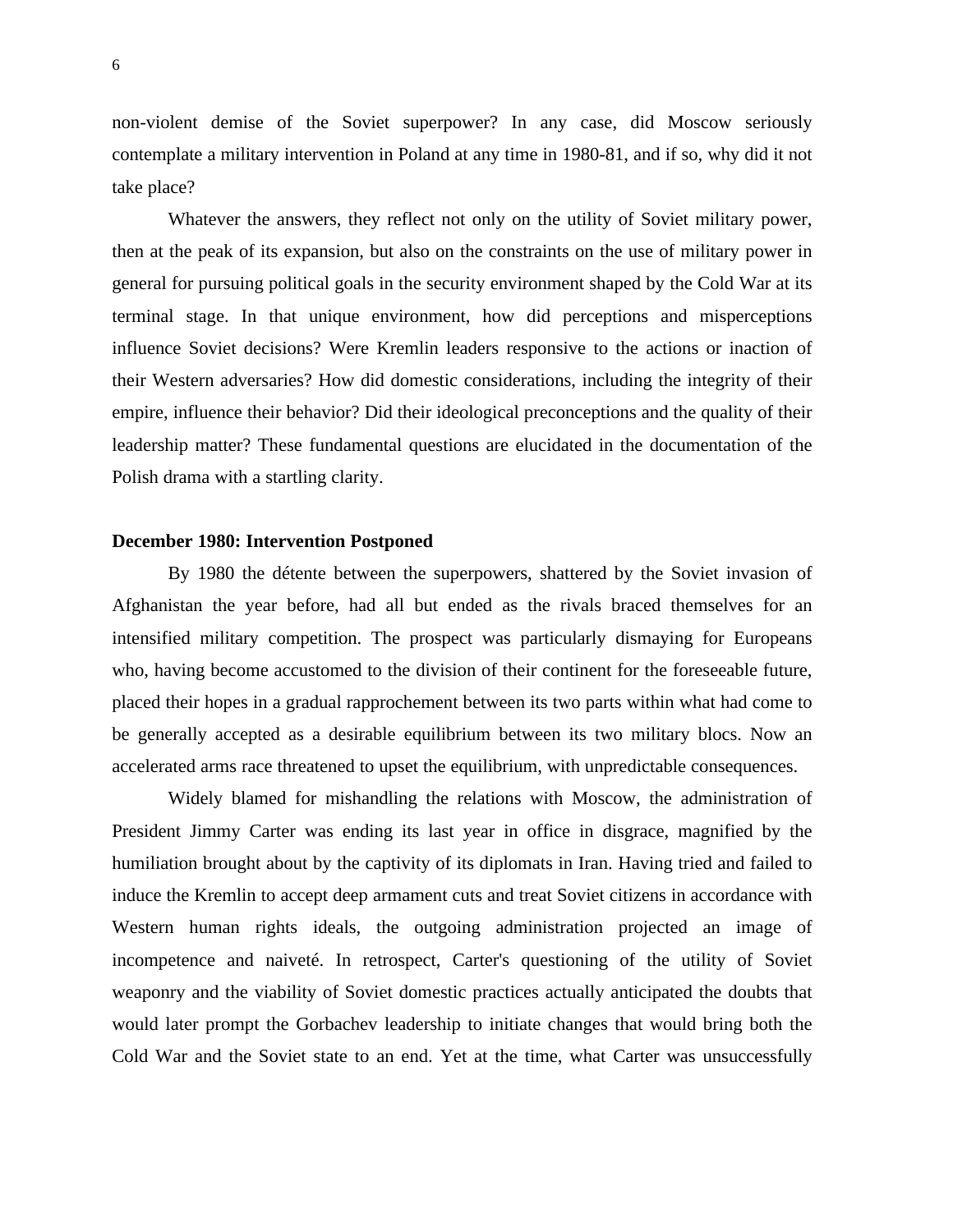aiming at was better management rather than abolition of the East-West rivalry—reasonable accommodation with the other superpower rather than its demise.

In contrast to the West, the Soviet Union appeared to many U.S. and Western commentators to be ascendant. It particularly impressed outsiders with the arrogance of its military might. Having achieved much vaunted strategic parity with the United States, Moscow sent troops into Afghanistan and fought a bloody war there in defiance of international public opinion. Western experts worried about what the Kremlin might do next, not knowing, as we now know, that its aging leaders themselves did not know and worried about what to do. As the West's condition was not nearly so weak as it seemed, neither was the Soviet Union's so strong.

However, in managing its respective alliance to suit its political goals, Moscow seemed to be doing indisputably better than Washington. While NATO barely withstood the double impact of détente and its collapse, the Warsaw Pact was successfully reformed to become a more effective instrument of Soviet policy. The reorganization of the alliance, initiated in 1969 to modernize and integrate the armed forces of its member states, was accomplished by their acceptance in 1980 of the subordination of their military to Soviet command in wartime.

Romania's continued insistence on the preservation of its sovereignty did not prevent the effective integration of the more important "northern tier" countries—Poland, the German Democratic Republic, and Czechoslovakia. There an officer corps unswervingly loyal to the Warsaw Pact was formed and firmly established by the 1980s. Its members were truly—as President Ronald Reagan later publicly described Jaruzelski, to the latter's intense dismay— Soviet officers in Polish, East German, and Czechoslovak uniforms; they believed their countries' future to be inextricably linked with membership in the Moscow-controlled alliance. Graduates of Soviet military schools, they were thoroughly dedicated to serving that alliance, from which they derived their considerable privileges and prestige. The Sovietization of the military was particularly striking in Poland, where during the Warsaw Pact's early years reform-minded officers had gone the farthest in advocating its reform on the NATO model, with the aim of giving the national armies greater freedom of action at Moscow's expense. $2$ 

 ${}^{2}Cf$ . "Memorandum w sprawie Ukadu Warszawskiego oraz planu rozwoju Si Zbrojnych PRL"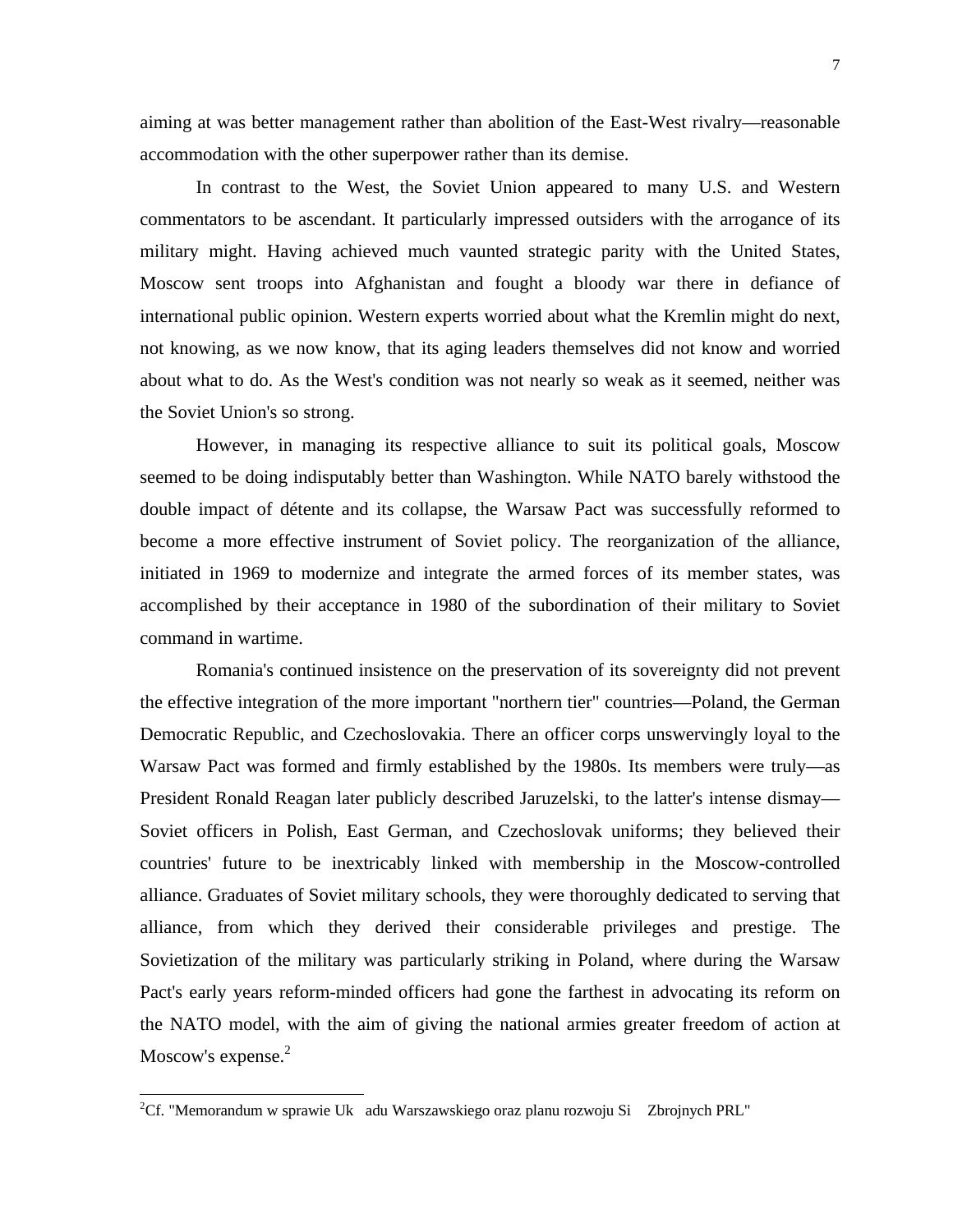The emergence in August 1980 of Solidarity as a mass movement striving to emasculate but not replace the communist government in Poland—a country strategically critical to the Soviet bloc—was an insidious challenge to the Kremlin's vested interests in Eastern Europe. Here was an authentic workers' rebellion trying to hold the avowedly working-class government to its promises of the socialist dream, including self-rule by the people and less work for more pay. The demands and phenomenal growth of Solidarity spelled the bankruptcy of a regime which had outrageously mismanaged the country; its leaders acknowledged as much by allowing the opposition to be registered as a legitimate political organization, thus compromising the established principle of the communist party's monopoly of power.

Moscow's initial reaction to these startling developments was predictable: calling up reservists, increasing the combat readiness of the Soviet Northern Group of Forces (promptly detected by Solidarity because of its ability to intercept secret communications), and dispatching warships for "friendly" visits to Polish ports.<sup>3</sup> Less predictable was the establishment on August 25 of a special Kremlin commission whose composition reflected greater sensitivity to the kind of challenge Solidarity posed and its likely ramifications. Headed by senior party ideologist Mikhail A. Suslov, the commission included KGB chief Iurii V. Andropov and foreign minister Andrei A. Gromyko, besides defense minister Dmitrii F. Ustinov.<sup>4</sup>

As the chief guardian of doctrine, Suslov was better equipped than others to grasp the authentically proletarian origins of Solidarity and the propriety of dealing with the rebellion by political rather than by military means, lest the Soviet Union's credibility as the citadel of socialism suffer perhaps irreparable damage. He reminded his Politburo colleagues of what had happened in 1970, when Polish party secretary W adys aw Gomuka, against Soviet advice, had used force to suppress striking workers, with dire consequences for himself and

<sup>[</sup>Memorandum on the Warsaw Treaty and the Plan of Development of the Armed Forces of the Polish People's Republic], and commentary by Drzewiecki, 3 November 1956, reels W-25 and W-15, microfilm (o)96/6398, Library of Congress, Washington, DC.

<sup>3.</sup>Bogdan Borusewicz, Jachranka, 8 November 1997.

<sup>4</sup>Extract from minutes of CPSU politburo session, 25 August 1980, "Dokumenty `Komissii Suslova': Sobytiia v Polshe v 1981 g." [Documents of the "Suslov Commission": The Events in Poland in 1981], *Novaia i Noveishaia Istoriia*, 1994, no. 1: 84-105, at p. 84. An English translation of this document appears in the *Cold War International History Project Bulletin,* no. 5 (Spring 1995), p. 116.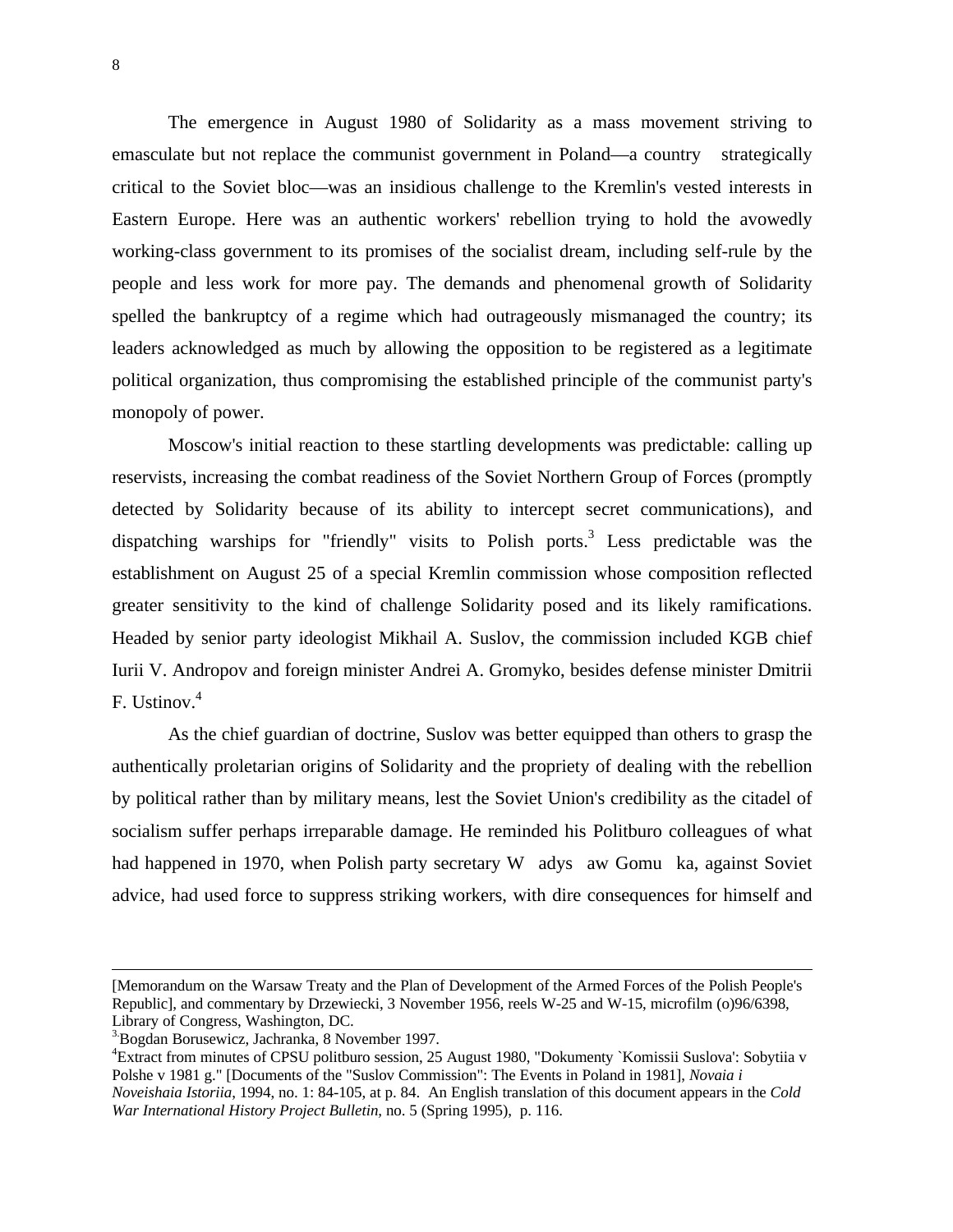his party's standing.<sup>5</sup> Suslov's reluctance to resort to the same course was shared by Andropov and Ustinov—the men most directly responsible for the decision to intervene in Afghanistan, whose similarly disastrous consequences had by then become sufficiently evident—as well as by Gromyko, who had harbored misgivings about the wisdom of the adventure in the first place.<sup>6</sup> All the same, the commission members concurred with Gromyko's opinion that "we cannot afford to lose Poland," but remained uncertain about how the desirable outcome could be accomplished.<sup>7</sup>

No such doubts and inhibitions constrained the party bosses of Poland's other neighboring countries—East Germany's Erich Honecker and, less conspicuously, Czechoslovakia's Gustáv Husák. Concerned more about power than about ideology, Honecker took the lead in lambasting the Polish party for surrendering one position after another to the opposition. Insisting that political means had already failed, he clamored for the use of "administrative" ones, namely arrests, even if these were to lead to bloodshed.<sup>8</sup> Husák, brought to power after the forcible Soviet suppression of the Czechoslovak reform movement in 1968, agreed with Honecker that the Polish situation was similar to that in his country before the intervention, and had to be handled accordingly.<sup>9</sup>

Regardless of their "capitulationism," the Polish communists had in fact begun early on to consider an "administrative" action against Solidarity in the increasingly probable event the situation would get out of hand. On August 24, even before the Suslov commission came into being, they had secretly created a party-government "steering staff" to prepare for that contingency. Yet what exactly was to be done remained unclear until October 22, when Minister of Defense Gen. Jaruzelski took the initiative in launching in deep secrecy a working group of military officers to prepare for the imposition of martial law.<sup>10</sup>

<sup>&</sup>lt;sup>5</sup>Minutes of CPSU politburo session, October 29, 1980, copy, NSA.

<sup>6</sup>Odd Arne Westad, "The Road to Kabul: Soviet Policy on Afghanistan, 1978-1979," in *The Fall of Détente: Soviet-American Relations during the Carter Years*, ed. Odd Arne Westad (Oslo: Scandinavian University Press, 1977), pp. 118-48, at pp. 132-36.

<sup>7</sup>Minutes of CPSU politburo session, 29 October 1980, copy, NSA.

<sup>8</sup>Record of Honecker-Olszowski conversation, 20 November 1980, in *"Hart und kompromißlos durchgreifen!": Die SED contra Polen 1980/81, Geheimakten der SED-Führung über die Unterdrückung der polnischen Demokratiebewegung*, ed. Michael Kubina and Manfred Wilke (Berlin: Akademie, 1994), pp. 101-14, at p. 107. <sup>9</sup>Honecker to Brezhnev, 26 November 1980, ibid., p. 122. For an English translation of this document see: *Cold War International History Project Bulletin*, no. 5 (Spring 1995), p. 124.

<sup>&</sup>lt;sup>10</sup>Ryszard J. Kukli ski, " Wojna z narodem widziana od rodka" [The War against the Nation As Seen from the Center], *Kultura* [Paris] 475, no. 4 (April 1987): 3-57, at pp. 17-18.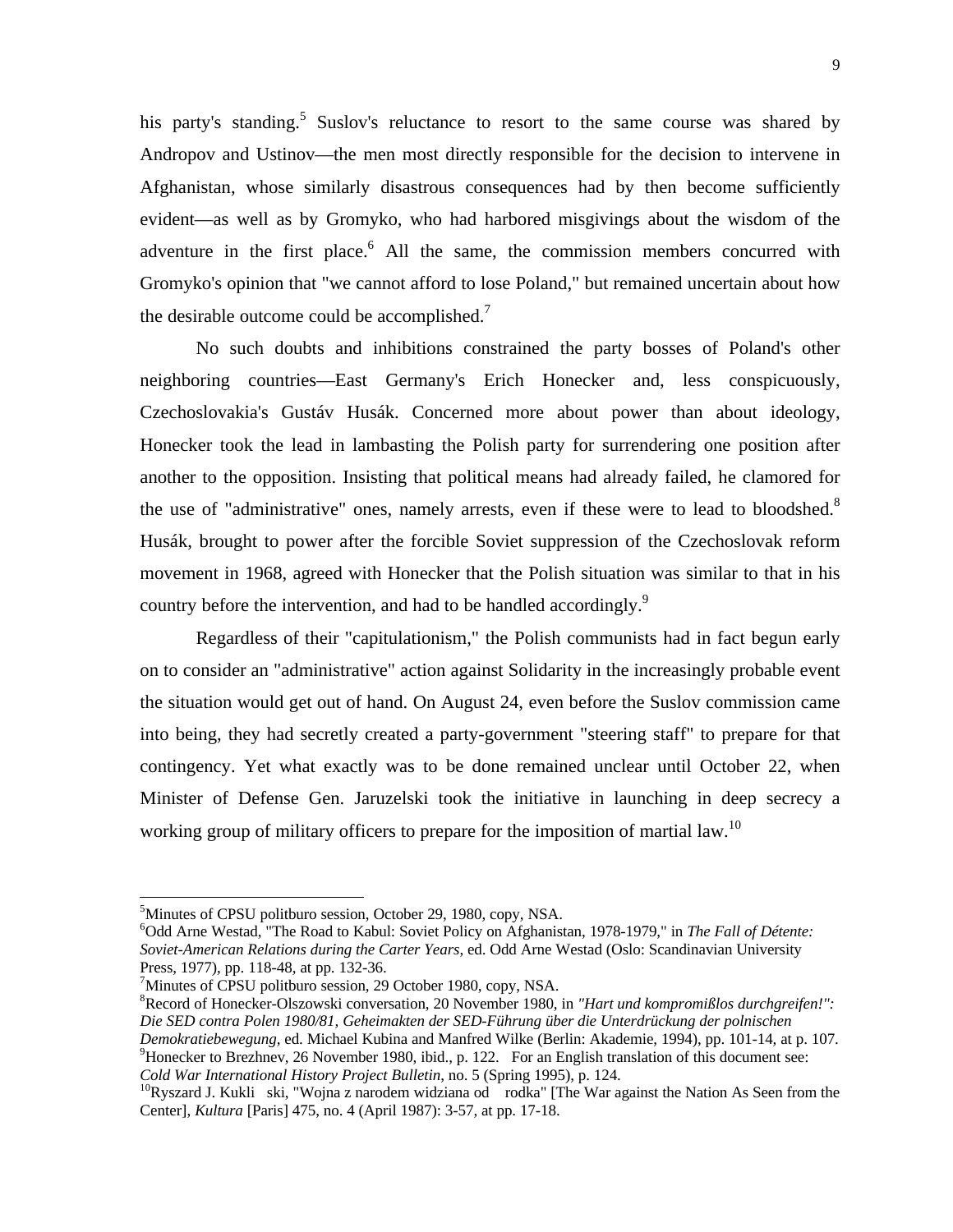Under the supervision of Jaruzelski's closest associate, chief of staff Gen. Florian Siwicki, the working group responded to the growing pressure exerted by Warsaw Pact "friends" for decisive action. Yet even without this pressure, such an action conformed with the innermost desires of the members of the military clique around Jaruzelski, indignant at Solidarity's audacity and the looming political chaos threatening the loss of their privileges and ruin of their Soviet-made careers. Their implacable hostility toward the democratic opposition was forcefully and consistently voiced in the military press, ruling out a compromise.<sup>11</sup>

The tone of Moscow's relations with the embattled Polish regime was largely set by Soviet party general secretary Leonid I. Brezhnev who, between spells of feebleness, was still capable of articulate expression and decisive action. Guided more by the vivid memory of the successful Czechoslovak intervention, for which he had been prominently responsible, than by dim forebodings of failure of the Afghanistan intervention, which other politburo members had surreptitiously foisted on him, Brezhnev agreed with Honecker and Husák that the Czechoslovak and Polish situations were similar and the use of outside force was perhaps needed. Yet he also placed exaggerated hopes in the curative effects of the considerable material assistance the Soviet Union was providing Poland to prevent its economic collapse.<sup>12</sup> Above all, Brezhnev took the lead in pressing his Polish counterpart, Stanis aw Kania, to stand up against Solidarity.

Resisting Soviet military intervention as a prescription for disaster, Kania in October managed to persuade Brezhnev to postpone the potentially provocative annual "Soiuz" maneuvers of the Warsaw Pact forces until the following year. Moscow subsequently reversed the decision, however, and set the beginning of the exercise for December 8, anticipating its completion by December 21. At the same time, Brezhnev accepted Honecker's proposal that the party chiefs of the alliance's member states meet in Moscow on December 1, although he yielded to the Polish demand that the gathering be postponed until

<sup>&</sup>lt;sup>11</sup>Andrew A. Michta, *Red Eagle: The Army in Polish Politics, 1944-1988* (Stanford: Hoover Institution Press, 1990), pp. 87-91.

<sup>&</sup>lt;sup>12</sup>Minutes of CPSU politburo sessions, 29 and 31 October 1980, and Brezhnev to Honecker, 4 November 1980, copies, NSA.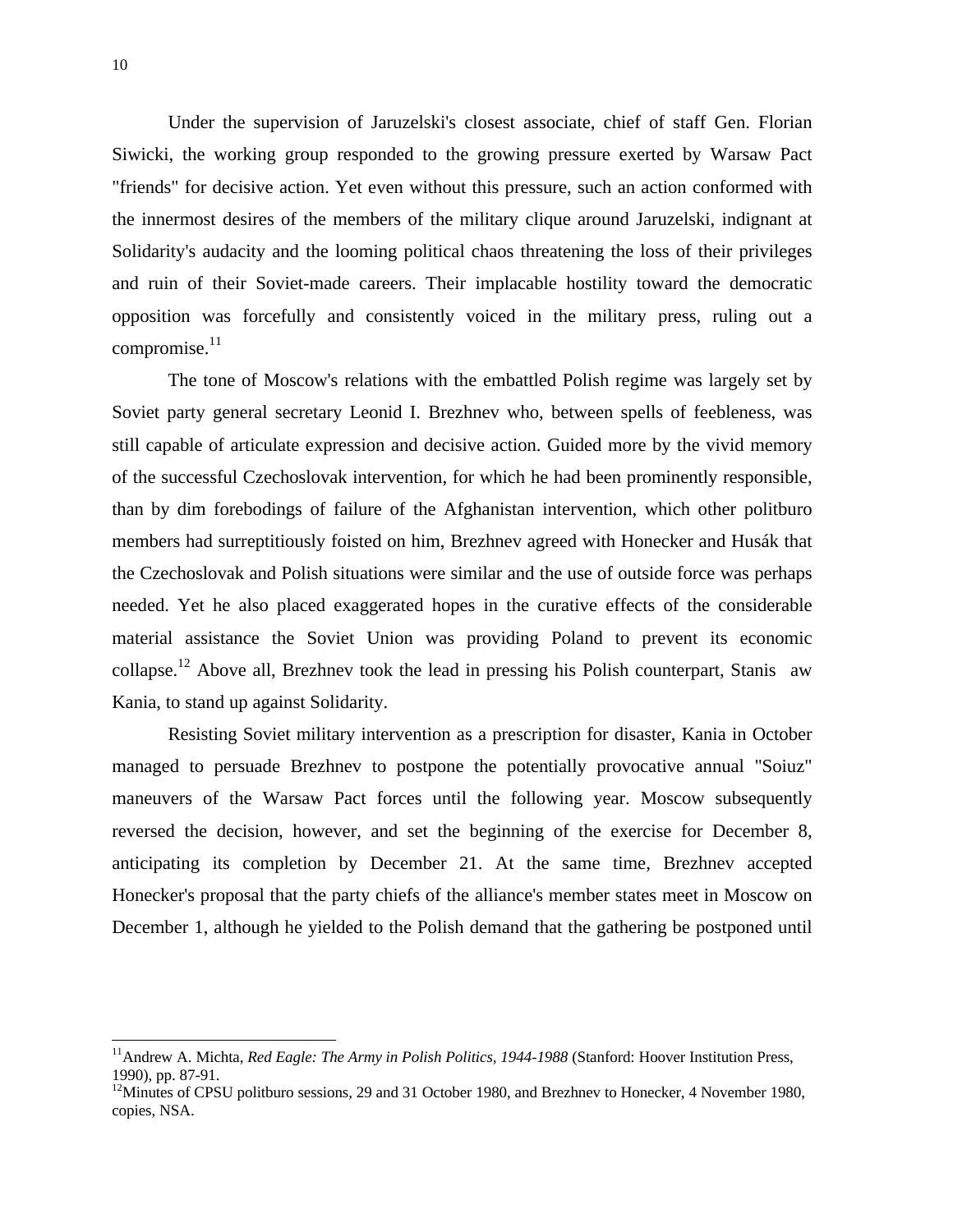December 5.<sup>13</sup> Meanwhile plans for an invasion of Poland by Warsaw Pact armies within this time frame were drawn up.

The Moscow summit coincided with preliminaries to the maneuvers which, at variance with the routine exercises annually conducted by the Warsaw Pact at that time of the year, entailed movements patterned after those that had preceded the 1968 invasion of Czechoslovakia. Unlike then, however, when the invaders had unsuccessfully tried to discredit the Prague government and encourage the immediate formation of a puppet substitute, the action against Poland was to take place with the knowledge and cooperation of its existing authorities. Although candidates for the role of puppet were readily available among Polish party hardliners, these did not receive the necessary encouragement from Moscow. No escalation of Soviet demands on Kania preceded the planned intervention. Rather than replacing a loyal, if weak, leadership by a more subservient, but untried one, the Kremlin sought to strengthen Kania's hand to strike against the opposition in accordance with the Soviet wishes.

The Polish authorities' cooperation with the invading troops was designed to be purely formal and as such thoroughly humiliating. The plans, revealed by Soviet chief of staff Marshal Nikolai V. Ogarkov to Polish deputy chief of staff Gen. Tadeusz Hupa owski and his assistant Col. Franciszek Puchaa during their visit to Moscow on December 1, envisaged the entry of Soviet, East German, and Czechoslovak troops into Poland under the pretext of the "Soiuz" maneuvers, during which Polish units would do their part by not moving out of their locations. Fifteen Soviet, one East German, and two Czechoslovak divisions would then deploy in the proximity of big cities and industrial centers, thus creating an appropriately intimidating setting for the kind of "political" solution Moscow wanted.<sup>14</sup>

The news brought to Warsaw by the two officers properly created consternation among the highest Polish military, who had become accustomed to being treated by Soviet commanders as valuable subordinates rather than dispensable pawns. Jaruzelski was reportedly "in a state of shock, locked himself in his office, and was completely inaccessible

<sup>&</sup>lt;sup>13</sup>Anatolii I. Gribkov and Stanis aw Kania, Jachranka, 9 November 1997.

<sup>&</sup>lt;sup>14</sup>"Col. Ryszard Kukli ski's Interview, Washington, 28 October 1997," paper presented at the Jachranka conference, pp. 3-4; Wojciech Jaruzelski, *Mein Leben für Polen: Erinnerungen* (Munich: Piper, 1993), pp. 234- 35.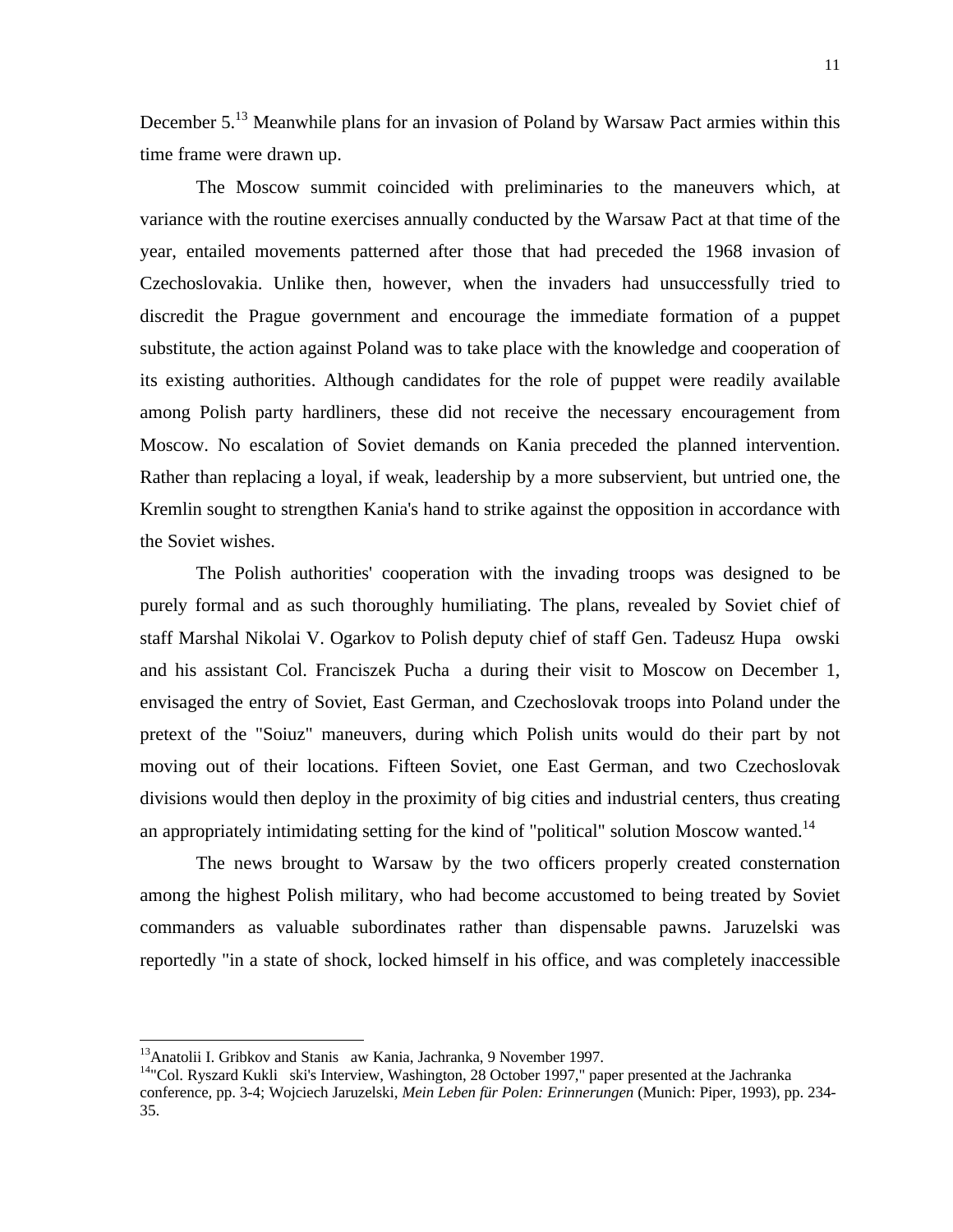even for his closest entourage."<sup>15</sup> He did attempt to negotiate, to at least persuade the Kremlin to exclude East German troops from the intervention force, but did not succeed; after all, those troops—alongside the Polish ones under the command of Siwicki—had previously participated in the invasion of Czechoslovakia as well. In the end, Moscow made the dubious concession of agreeing that two Polish divisions would cooperate by actively supporting the German and Czechoslovak units to prevent incidents of resistance or, as it was euphemistically phrased, to ensure a "collision-free regrouping" of the invading forces.<sup>16</sup>

According to Soviet estimates intercepted by U.S. intelligence, the intended size of those forces would have been insufficient if they had not received cooperation from Polish authorities or had even met with organized resistance; in the former case no less than thirty, in the latter case as many as forty-five divisions would have been needed.<sup>17</sup> That Moscow felt comfortable enough to discount such possibilities was a devastating commentary on the quality of Poland's current communist regime; twenty five years earlier, when Gomuka had been similarly threatened by Soviet chiefs intending to march their army on Warsaw, he had been capable of rallying the nation behind him and faced them down, forcing them to desist. In 1980, his successors did not have the same capacity to differentiate their country's interests from Soviet ones, nor could they hope to compete for the people's allegiance with the more inspiring leaders of Solidarity.

Even so, smooth progress of the intervention could not be guaranteed. The East German plans for what was camouflaged as a "common training action . . . to demonstrate readiness for the defense of socialism" included the preparation of field hospitals.<sup>18</sup> The movement of troops, expected to extend over seven days, began shortly after the December 1 visit to Moscow by the commander of East Germany's ground forces, Gen. Horst Stechbarth. Their units were to enter Polish territory in several directions, as marked on a map preserved in the Berlin archives.<sup>19</sup> Meanwhile the Czechoslovak army, equipped with large amounts of ammunition, fuel, and supplies, conducted reconnaissance operations on the assumption that

 $15$ Kukliski, "Waka," p. 23.

<sup>&</sup>lt;sup>16</sup>Message by Kukli ski to Washington, early December 1980, "Compendium," doc. no. 22.

<sup>&</sup>lt;sup>17</sup>U.S. Defense Intelligence Agency, "CPSU Estimates on Polish Intervention Forces," 4 November 1980, "Compendium," doc. no. 17.

<sup>&</sup>lt;sup>18</sup>Commentary by East German command on forthcoming military exercise in Poland, undated, beginning of December 1980, in Kubina and Wilke, *"Hart und kompromißlos,"* pp. 136-38.

<sup>&</sup>lt;sup>19</sup>Copy of the map presented at the Jachranka conference.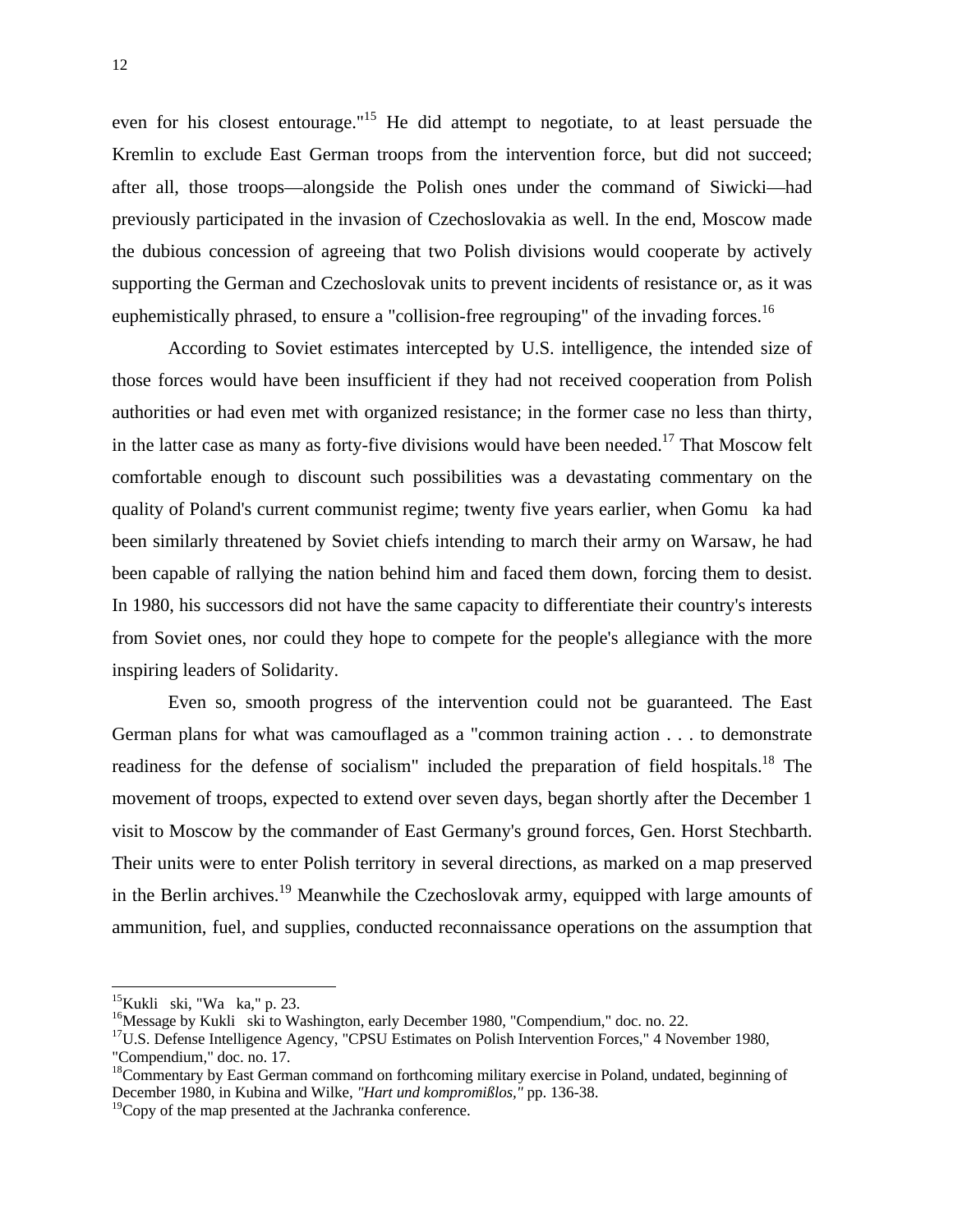bloodshed would take place.<sup>20</sup> On December 3, the Warsaw Pact supreme commander Marshal Viktor G. Kulikov asked the despondent Jaruzelski to permit the allied forces to move into Poland at zero hour on December 8.<sup>21</sup>

Given the advanced state of the operation and its timetable, its subsequent halting was an extraordinary event. Claiming credit, Jaruzelski later asserted in his memoirs that he had denied the permission requested by Kulikov; $^{22}$  in the absence of a more credible witness, however, the most that may be assumed is that the defense minister begged for postponement, and received no answer. In any case, the Warsaw Pact's military machine kept moving toward Poland while the alliance's top political representatives gathered for consultations in Moscow. There Kania desperately tried to see Brezhnev before the crucial meeting would start on December 5, but the Soviet leader was not available.

Instead, Kremlin functionaries handed to the Polish party chief the draft of a communiqué to be issued after the gathering, which included the pledge for Poland to "remain a socialist country." Unable to guarantee this, Kania vainly tried to substitute the phrase with a reference to the Polish party's entering "the road of socialist renewal." Late at night prior to the scheduled opening of the summit, he finally received word that Brezhnev would be able to meet him, but only after the end of its deliberations—a message that made Kania expect the worst.<sup>23</sup> At about the same time, a meeting of high Soviet officials preparatory to the conference ended, according to one of the participants, on a "hard line."<sup>24</sup> This could only mean that the worst was still coming.

All this time, the U.S. government had been exquisitely informed about what was in the offing, from its superb satellite surveillance, from Col. Ryszard Kukliski—a Polish officer working in the very group commissioned to prepare martial law—and from other well-placed sources. Not only were all the facts that mattered known in Washington but they were also accurately interpreted there by Carter's National Security Adviser, Zbigniew Brzezinski. Determined to ensure that this time, unlike during the previous Hungarian and Czechoslovak crises, the United States would not send Moscow wrong signals, he did all the

 $20$ Old ich Tma, "The Czechoslovak Communist Regime and the Polish Crisis 1980-1981," paper presented at the Jachranka conference, pp. 8-12.

<sup>21</sup>Jaruzelski, *Mein Leben*, p. 236.

 $^{22}$ Ibid.

<sup>23</sup>Kania, Jachranka, 9 November 1997.

<sup>&</sup>lt;sup>24</sup>Witalij Swiet ow, " Bez wzgl du na cen " [Regardless of the Cost] *Gazeta Wyborcza* [Warsaw], no. 291,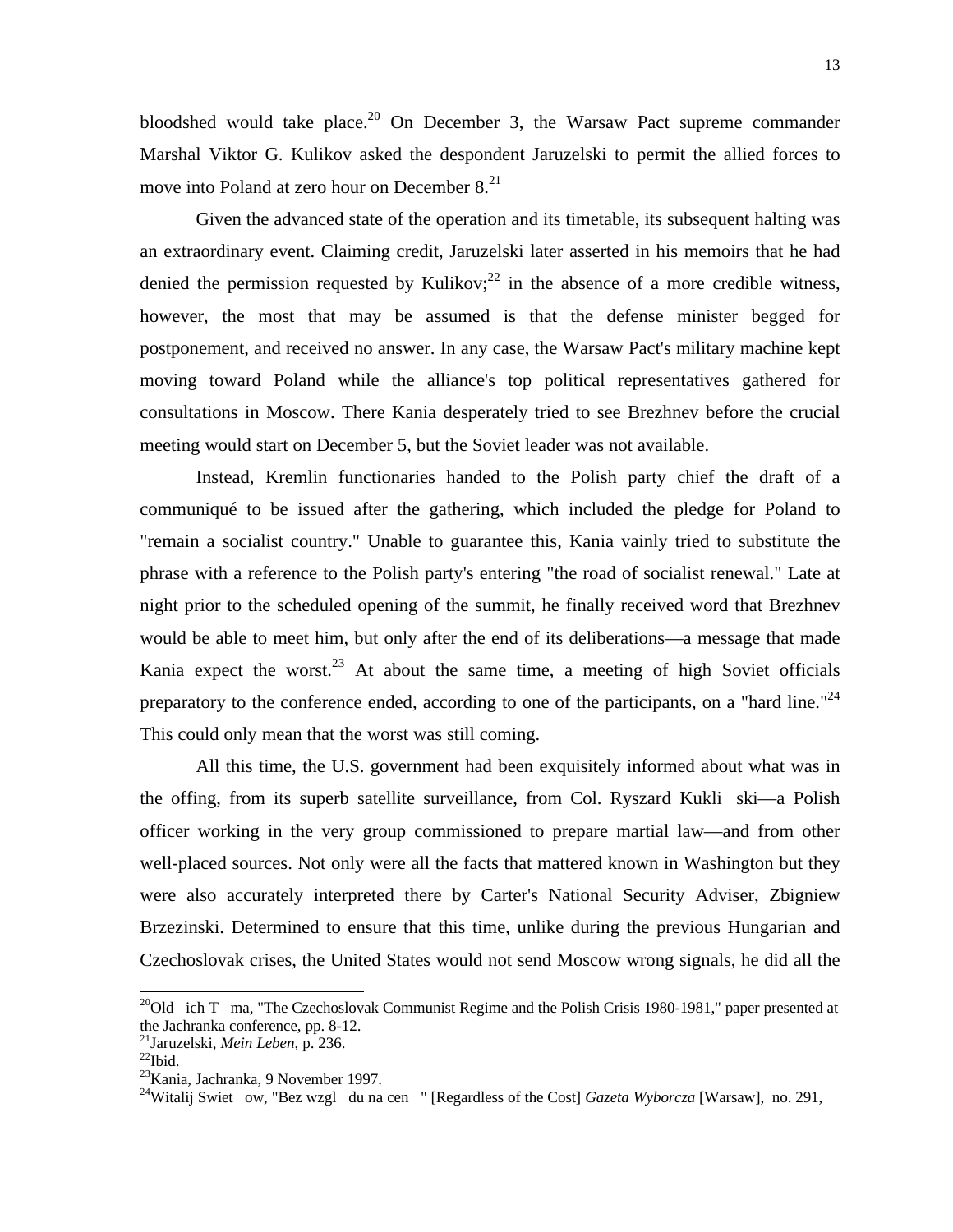right things to deter the invasion. These included public disclosure of the military build-up around Poland to deny the invaders the advantage of a surprise, and the dispatch of carefully calibrated warnings to impress upon Moscow the costs of aggression as well as the benefits of restraint.<sup>25</sup> A message to that effect, composed by Brzezinski, was sent to Brezhnev via the White House hot line on December 3, to which the president felt compelled to add the redundant expression of his "best wishes."<sup>26</sup>

With or without the wishes, however, the American warnings had no noticeable effect on the Kremlin leaders, who by this time had all but written off the lame-duck Carter administration. Nor did they give any evidence of a desire to avoid burdening in advance their relations with its incoming Republican successor. If they were determined to invade they could just as well have done so before the new president was installed in office and was ready to act. In any case, it was Kania's performance at the December 5 summit, which he retrospectively characterized as "the trial of Poland," that influenced the course of development more than anything the West could do.

In his presentation at the gathering, the Polish leader drew a grim picture of his country's situation, but gave assurances that its communist party would recover and rout the opposition by political means. Honecker, as well as Husák and the Bulgarian party chief Todor Zhivkov, found this utterly unconvincing, and called all the more urgently for the use of force, now ready to be applied.<sup>27</sup> Yet the Soviet representatives were favorably impressed by Kania's exposition;<sup>28</sup> Brezhnev's concluding statement, while clamoring for decisive action, omitted any reference to armed intervention.

The Kremlin had never been enthusiastic about this option, withholding the green light to Kulikov until the last moment. As the CIA correctly put it, Moscow's "military preparations were undertaken in anticipation of a political decision which would determine whether military forces would be moved into Poland."<sup>29</sup> Brezhnev's statement showed that

<sup>11</sup>December 1992.

<sup>25</sup>Zbigniew Brzezinski, *Power and Principle: Memoirs of the National Security Adviser, 1977-1981* (New York: Farrar, Straus, Giroux, 1985), pp. 463-69.

<sup>26</sup>Carter to Brezhnev, December 3, 1980, in Zbigniew Brzezinski, "White House Diary, 1980," *Orbis*, Winter 1988: 32-48, at pp. 36-37..

<sup>27</sup>Minutes of Warsaw Pact summit meeting, December 5, 1980, in Kubina and Wilke, *"Hart und kompromißlos,"* pp. 140-95.

<sup>&</sup>lt;sup>28</sup>Minutes of CPSU politburo session, December 11, 1980, copy, NSA.

<sup>&</sup>lt;sup>29</sup>"Poland's Prospects over the Next Six Months," National Intelligence Estimate 12.6-81, 27 January 1981, "Compendium, no. 38, p. 13.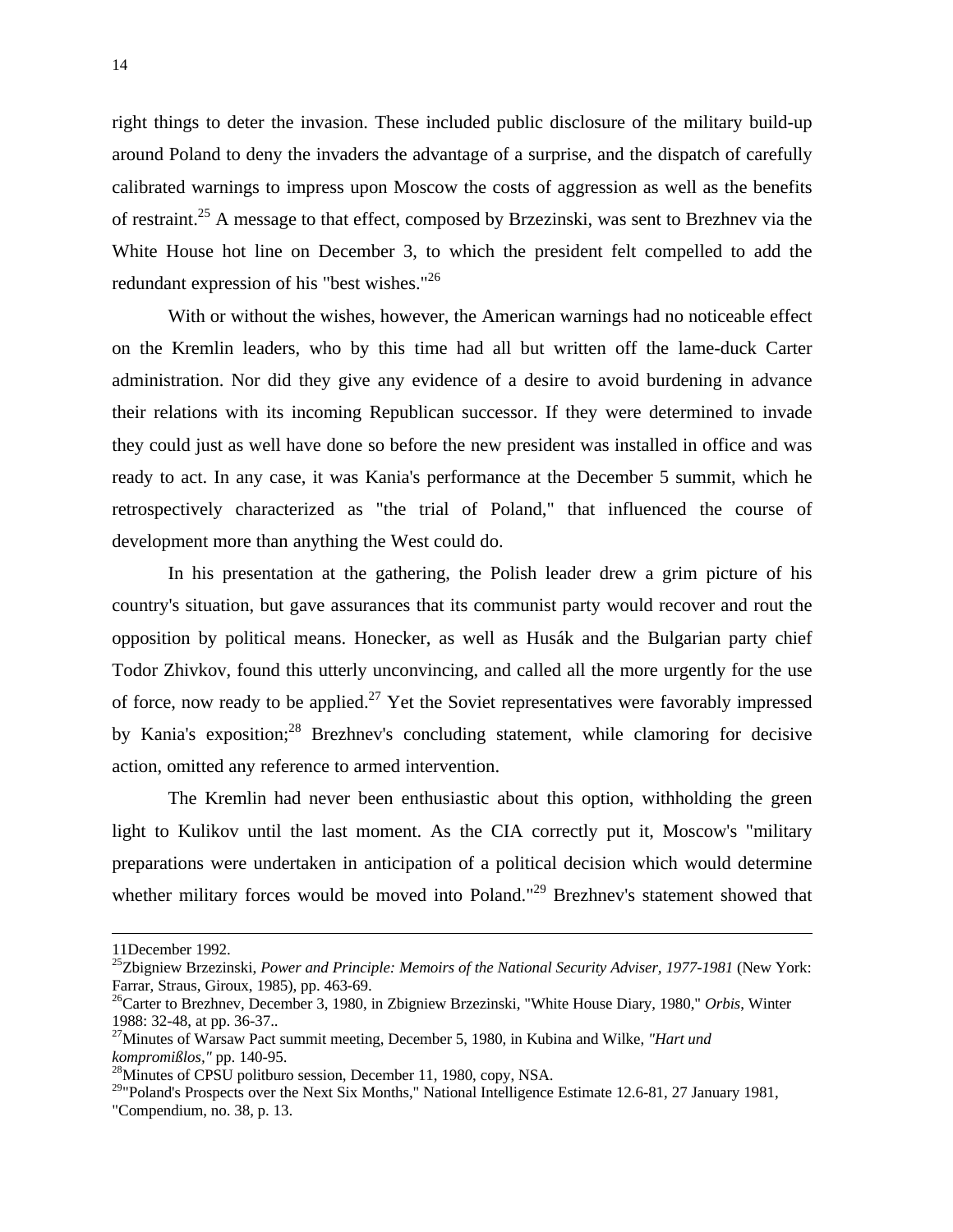such a decision had not yet been made, although it had not been ruled out either. His *tête-àtête* with Kania, which immediately followed, was wholly devoted to the Poles' likely reaction to an attack. At what may have been his finest hour, Kania did all he could to convince the Soviet chief that "if there were an intervention there would be a national uprising. Even if angels entered Poland," Kania predicted, "they would be treated as bloodthirsty vampires and the socialist ideas would be swimming in blood.<sup>"30</sup> This quintessential apparatchik, who had spent much of his previous career dealing with security matters yet had not soiled his hands, may have been rapidly losing faith in his shattered party's future, but he had not forfeited his fundamental humanity and common sense.

Brezhnev memorably replied, "OK, we will not go in, although if complications occur we would. But without you we won't go in."<sup>31</sup> Hence the invasion, which American officials correctly expected to start on December 8, did not take place. It was not called off but was rather conditionally postponed. The condition Brezhnev set—collaboration by the country's incumbent leadership—made the Polish situation fundamentally different from those that had previously prompted Soviet interventions elsewhere. Hungary, Czechoslovakia, and Afghanistan had all been invaded without their governments' consent and with the intention to overthrow them. The extent of Moscow's dependence on subordinates it could not adequately control was indicative of its growing difficulty in converting military power to political advantage. The top Polish military, having begun on their own preparations forcibly to suppress the anti-communist movement, therefore became indispensable for the attainment of Soviet goals.

 $30$ Kania, Jachranka, 9 November 1997; Jane Perlez, "Poland '80-'81: Players Do a Surprising Postmortem," *International Herald Tribune*, 12 November 1997.

<sup>31</sup>Stanisaw Kania, *Zatrzyma konfrontacj* [Avert Confrontation] (Warsaw: BGW, 1991), p. 91.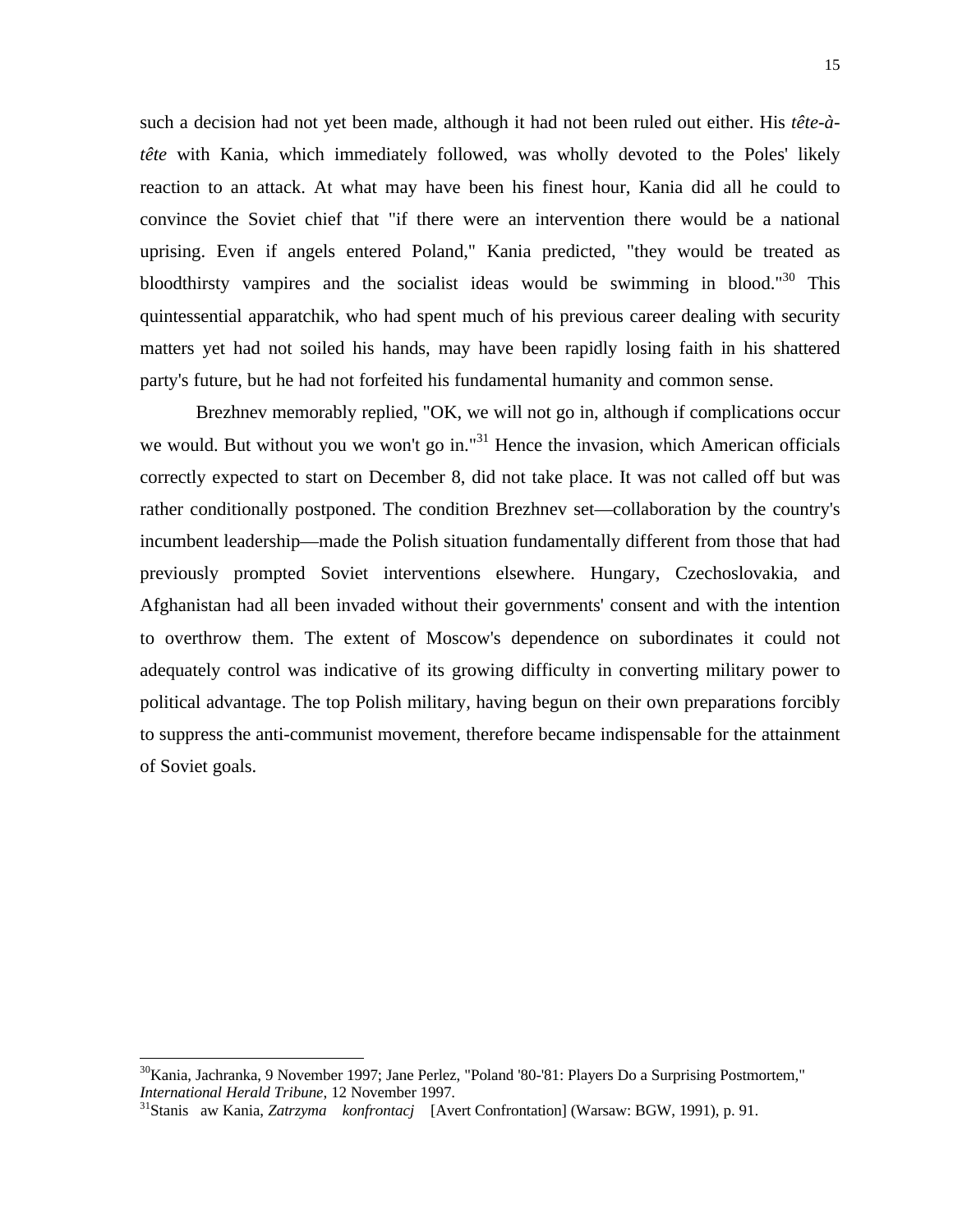#### **April 1981: Intervention Disrupted**

 The Western signals that followed the halting of the intervention were not suited to discourage its resumption in another form. The December 12 statement by NATO foreign ministers, which proclaimed the desirability of avoiding both Soviet and Western interference in Polish affairs, was followed by an exceptionally clumsy commentary by the chairman of the alliance's military committee. Giving higher priority to Western than to Soviet restraint, he noted that NATO "is a defensive alliance which does not include Poland. And so it is terribly important that whatever the alliance does it does not exacerbate the situation and adversely impact on the intentions of the Soviet Union."<sup>32</sup>

President Reagan's Secretary of State-designate, Gen. Alexander M. Haig, Jr., balanced warnings to Moscow of the damage its intervention would inflict on U.S.-Soviet relations with promises of rewards for restraint.<sup>33</sup> The Republican administration followed in the footsteps of its predecessor by helping to reschedule Poland's massive debt to Western creditors and otherwise proffering it economic assistance on the premise that alleviating its "desperate economic situation" would facilitate a political rather than military resolution of its crisis. Such reasoning was congenial to that of the Soviet government, which also sought to keep the Warsaw regime afloat with substantial economic aid in the hope of making it more capable of solving the crisis by itself, or at least forestall further political deterioration. Overestimating the ability and willingness of either side in the Polish confrontation to adapt its political behavior to economic imperatives, both superpowers thus proved susceptible to the Marxist fallacy about the primacy of economics over politics.

Meanwhile the Soviet military machine kept moving, but differently than before. The "Soiuz" maneuvers, conducted outside Polish territory, were about to end on 21 December 1980 when, unexpectedly, the Warsaw Pact's chief of staff, Gen. Anatolii I. Gribkov, was directed by Ustinov that they should continue. $34$  According to Kulikov, this occurred at

<sup>32</sup>Communiqué by the North Atlantic Council, 12 December 1980, *Texts of Final Communiques Issued by Ministerial Sessions of the North Atlantic Council, the Defence Planning Committee, and the Nuclear Planning Group, 1975-1980* (Brussels: NATO Information Service, n. d.), pp. 153-57, at pp. 153-54; quote in Richard T. Davies, "The United States and Poland, 1980-82," *The Washington Quarterly*, Spring 1982: 143-49, at p. 146. <sup>33</sup>Thomas H. Cynkin, *Soviet and American Signaling in the Polish Crisis* (New York: St. Martin's Press, 1980), p. 84.

<sup>34</sup>Anatoli Gribkow, *Der Warschauer Pakt: Geschichte und Hintergründe des östlichen Militärbündnisses* (Berlin: Edition Q, 1995), p. 184.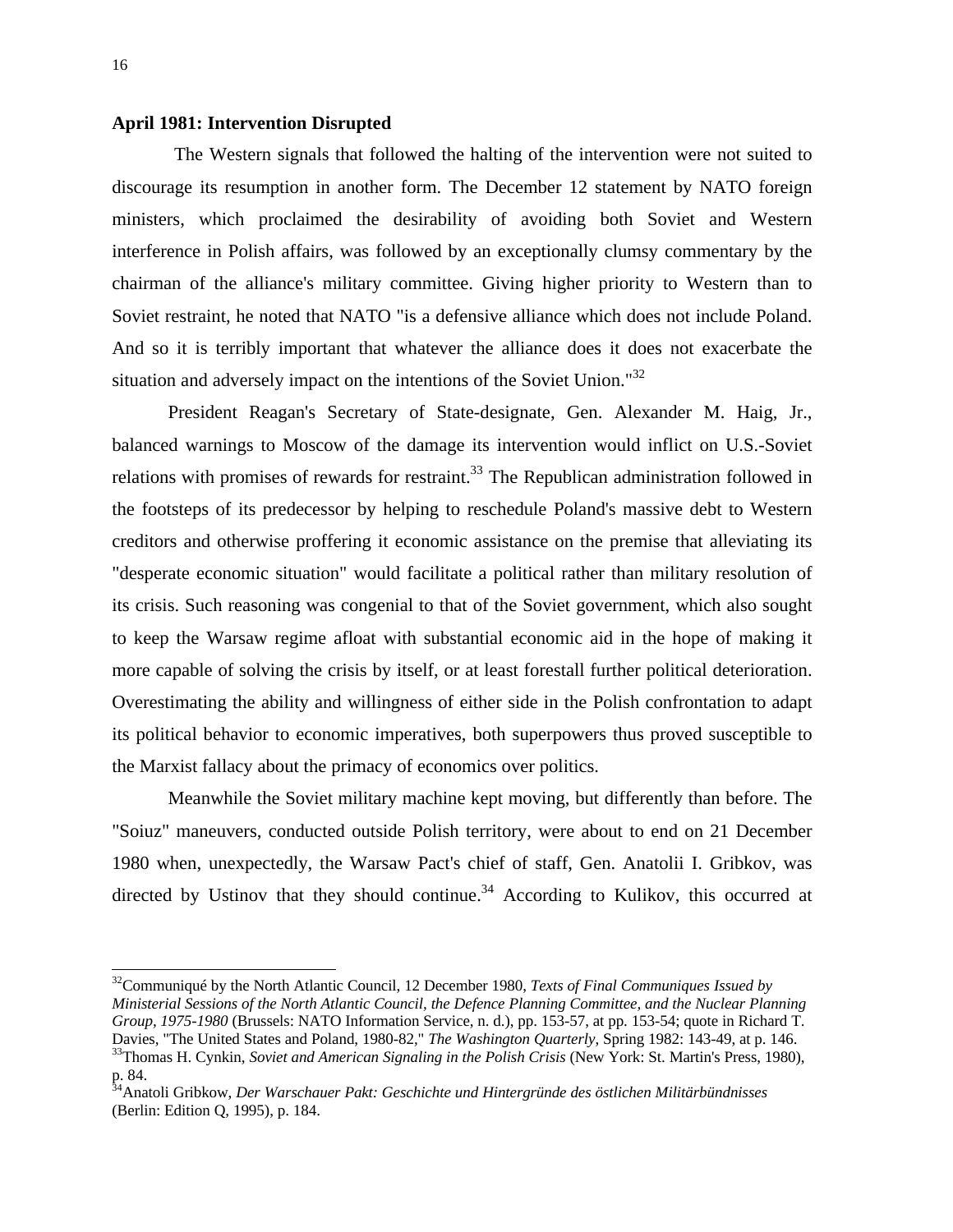Jaruzelski's request.<sup>35</sup> In any case, neither Jaruzelski nor Kania objected any more to letting foreign troops enter the country, as they had done so assiduously before. They must have become reassured about the purpose of the exercise which, even while involving staffs rather than battle units, $36$  was bound to create enough threatening commotion to help intimidate Solidarity and repair the regime's position. It was, Kukliski rightly commented, "irresponsible playing with the fire, to put it mildly." $37$ 

At a closed meeting between the Warsaw Pact's supreme command and high-ranking officials of the Polish defense ministry on 13 January 1981, Kulikov described the task as an internal solution of the increasingly critical situation, and entrusted it to Jaruzelski. Although the plans for an outside military intervention had been shelved, new measures lent support to the impression that it remained possible. They included in particular the establishment of a command, control, and communications system centered at Legnica—the base the Soviet military kept in Poland since the end of World War II. The system was operated by Warsaw Pact officers kept carefully insulated from the potentially subversive influence of the surrounding Polish media. $38$ 

In mid-February, Soviet reconnaissance groups began arriving in Poland to assess the situation, particularly the attitude of the rank and file of the Polish military, on whose active cooperation, unlike the previous December, the forthcoming operation hinged.<sup>39</sup> A contemporary CIA assessment got it right:

> Moscow will seek to enlist the backing of the Polish leadership and to co-opt the Polish General Staff. They would probably hope that Polish security forces would take the lead in domestic repression, leaving Soviet forces to concentrate on maintaining order and crushing armed resistance. They would also try to maximize the ambiguities of their move into Poland by utilizing such pretexts as "exercises" in order to minimize the possibility of full-scale military resistance by the Poles and in an attempt to lessen the international costs. We do not believe that the Polish military would present armed opposition organized under central authority.<sup>40</sup>

Soviet estimates of the Polish party's ability to reverse its spectacular decline varied. Back from a fact-finding mission to Warsaw, the head of the CPSU international department, Leonid M. Zamiatin, was moderately optimistic. At the end of January, he told the Moscow

<sup>35</sup>Viktor G. Kulikov, Jachranka, 9 November 1997.

<sup>36</sup>Gribkov, Jachranka, 9 November 1997.

 $37$ Kukliski, "Waka," p. 32.

<sup>&</sup>lt;sup>38</sup>"Col. Ryszard Kukli ski's Interview," pp. 5-6.

<sup>39</sup>Kukliski, " Waka," p. 31.

<sup>40</sup>"Poland's Prospects over the Next Six Months," pp. 13-14.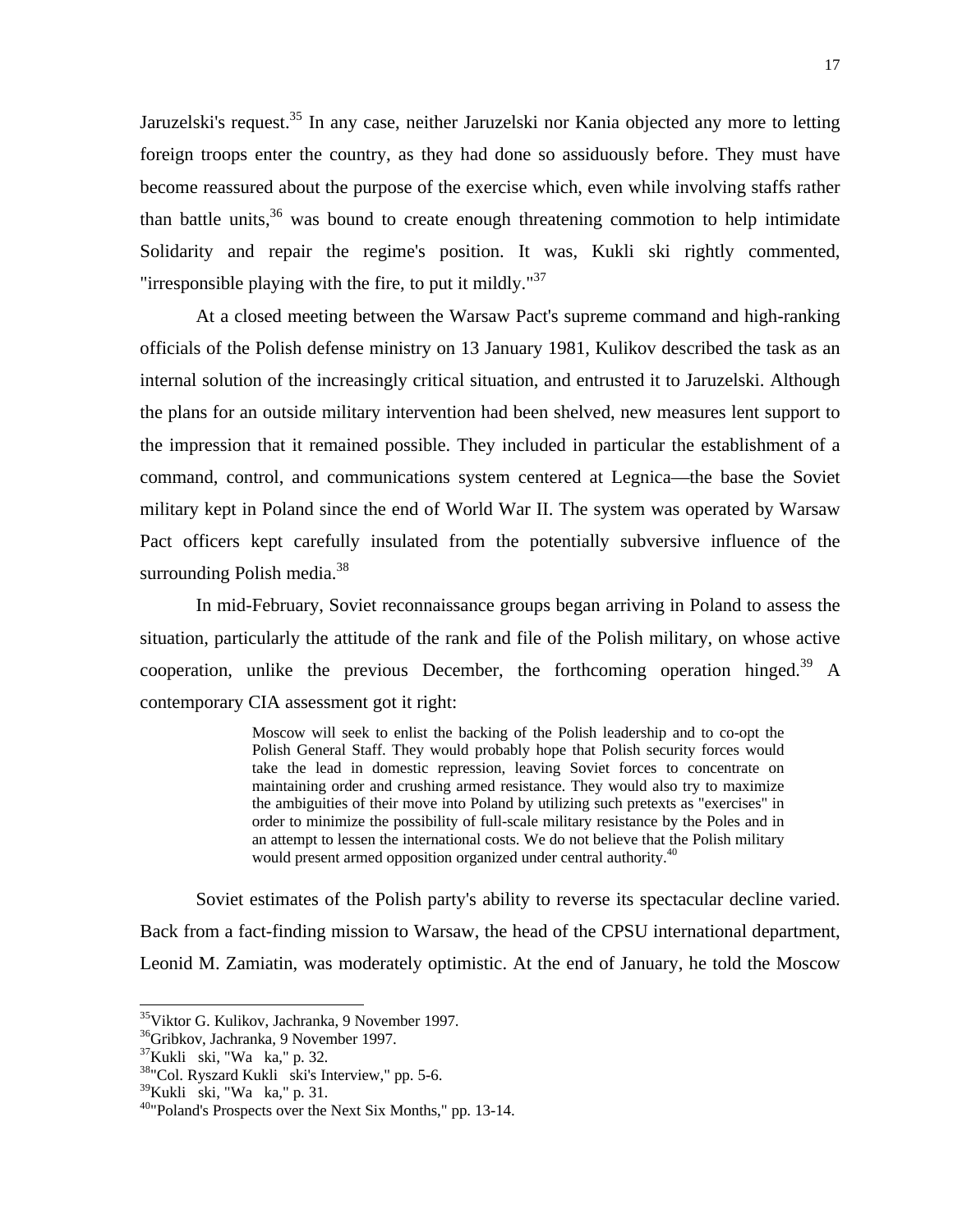politburo that he could at least detect "a gradual process . . . taking place during which the party organizations are increasing their activity . . . trying hard to regain the confidence of the masses." $41$  Certainly Kania, despite his hope to avert confrontation, was, together with Jaruzelski, now actively planning the suppression of Solidarity.

Most of the Soviet politburo members remained skeptical. Gromyko suspected that "our Polish friends, regardless of our recommendations, do not want to adopt emergency measures." And Ustinov shared with Kulikov the correct impression that "there has not yet been any real turnaround in the Polish situation." Therefore, he insisted,

> we need to constantly keep pressure on the Polish leadership and constantly keep checking on them. We intend to hold maneuvers in Poland in March. It seems to me that we should somehow bolster these exercises to make it clear that we have forces ready to act.<sup>42</sup>

Jaruzelski did better than Kania in convincing the Kremlin that he was not only willing but also able to impose the emergency measures it wanted while taking advantage of the looming threat of its armed intervention. He received Moscow's backing for assuming, on February 10, the premiership while retaining the title of minister of defense as well, thus taking a greater share of responsibility for the management of affairs which had gone so badly under Kania. He called for a ninety-day "truce," although he did nothing to use the opportunity for promoting an understanding with the opposition. Instead, the military press controlled by his subordinates stepped up its propaganda against Solidarity, asserting programmatically that "only Poland as a socialist state, joined in the alliance with the Soviet Union and other members of the Warsaw Pact, can remain an independent and free country, a country within secure borders."<sup>43</sup>

Indeed, no sooner did Jaruzelski take charge of the government with the public display of conciliation than he secretly accelerated the plans for martial law. The plans proceeded despite estimates by those in charge of the preparations that the attempt to implement them risked provoking a national upheaval.<sup>44</sup> It is not known whether Jaruzelski had been encouraged by the inept commentary on the change of government in Warsaw by State Department spokesman William Dyess, who suggested that an intervention by Polish forces to "establish order" in their own country would be regarded by the United States as a

<sup>&</sup>lt;sup>41</sup>Minutes of CPSU politburo session, 22 January 1981, copy, NSA.

 $\rm ^{42}Ibid.$ 

<sup>43</sup>Michta, *Red Eagle*, p. 101.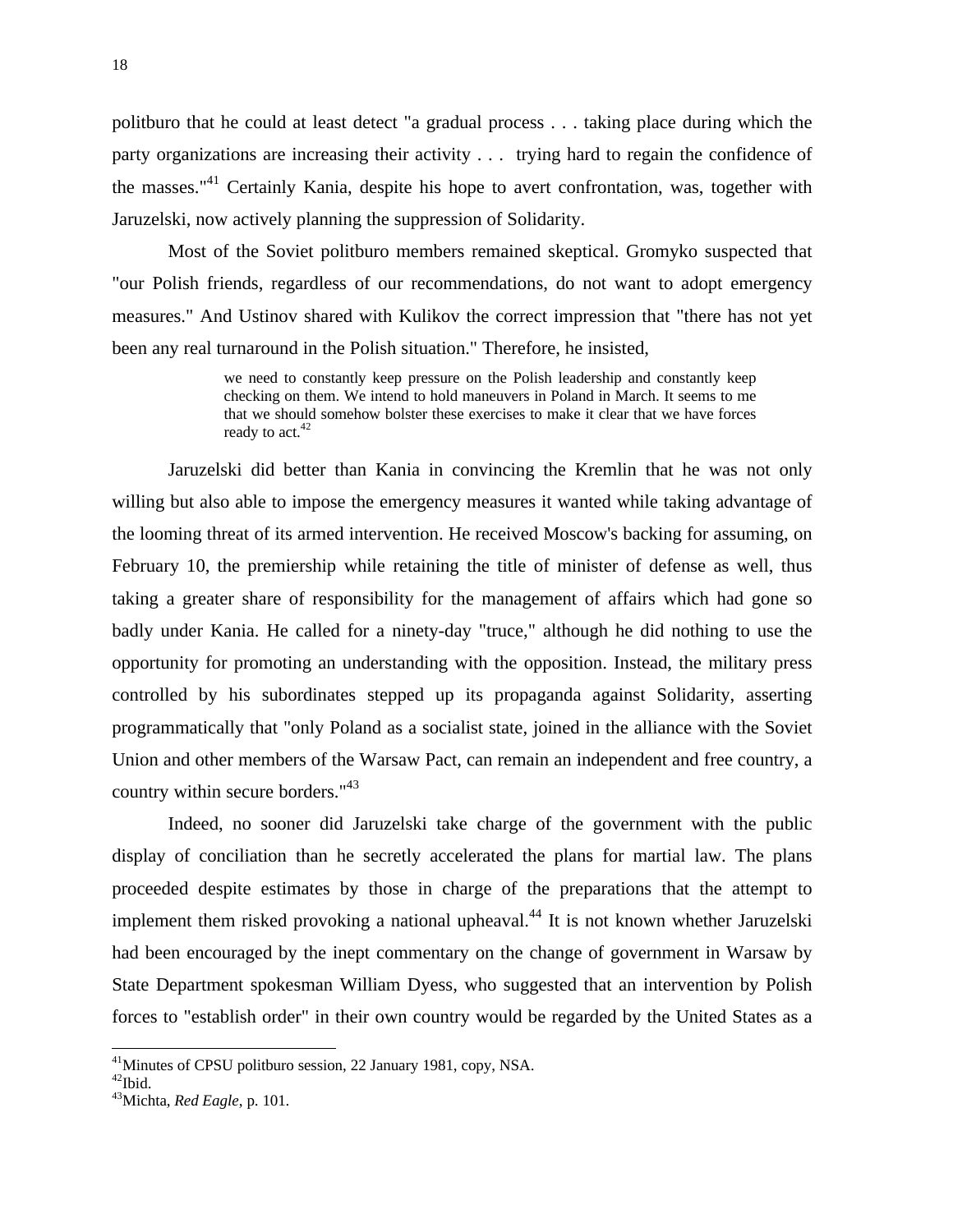"Polish matter." What is certain is that Washington's subsequent "clarification" that even such an intervention would be "a matter of very great concern to us" did not discourage the martial law planners from moving ahead.<sup>45</sup> In a conversation in late February with Cuban leader Fidel Castro during his visit to East Berlin, Honecker unreservedly hailed Jaruzelski's new appointment as creating "the possibility to announce a state of siege at the right moment to smash the counterrevolution."<sup>46</sup> And true enough, hardly a week after his assuming the premiership the introduction of martial law was secretly rehearsed in a "war game," complete with a dry run of mass arrests and the internment of Solidarity activists. On February 20, the finished plans were submitted to Jaruzelski for approval, who two weeks later informed Soviet premier Nikolai Tikhonov while attending the Soviet party congress in Moscow.<sup>47</sup>

Taking issue with Jaruzelski's reasoning that martial law should only be introduced once the alignment of forces in the country has changed in favor of the government, the Soviet leaders insisted that the measure should be timed with the progress of the Warsaw Pact maneuvers and implemented without further delay.<sup>48</sup> They showed no signs of concern about the possible consequences for their relations with the new U.S. administration. Regardless of Reagan's anti-communist rhetoric, they still believed he might turn out to be another Nixon, ready to do business in accordance with the principles of *Realpolitik*, rather than a crusader who takes his ideological beliefs seriously.<sup>49</sup> Nor was the lifting by the President of the grain embargo imposed on the Soviet Union by his predecessor suited to disabuse Moscow of that illusion, which only occurred later.

Thus the combined "Soiuz" and "Druzhba" maneuvers started on both East German and Polish territories on March 16 as scheduled. Brezhnev commented with satisfaction that the Polish government "is now headed by comrade Jaruzelski—a good and intelligent comrade who has great authority."<sup>50</sup> In anticipation of joint action with forces under his command, the Warsaw Pact's communications network was now extended into Poland proper. Headed by the alliance's liaison with its military, Gen. Afanasii Shcheglov, teams of

 $44$ Kukliski, "Waka," pp. 28-29.

<sup>45</sup>Cynkin, *Soviet and American Signaling*, p. 90; *The New York Times*, 11 February 1981.

<sup>46</sup>Record of Honecker-Castro conversation, 28 February 1981, "Compendium," doc. no. 43.

 $47$ Kukliski, "Waka," pp. 29-30.

<sup>48</sup>Ibid., p. 31.

<sup>49</sup>Raymond L. Garthoff, *The Great Transition: American-Soviet Relations and the End of the Cold War* (Washington: Brookings Institution, 1994), pp. 54-74.

<sup>50</sup> Minutes of CPSU politburo session, 12 March 1981, copy, NSA.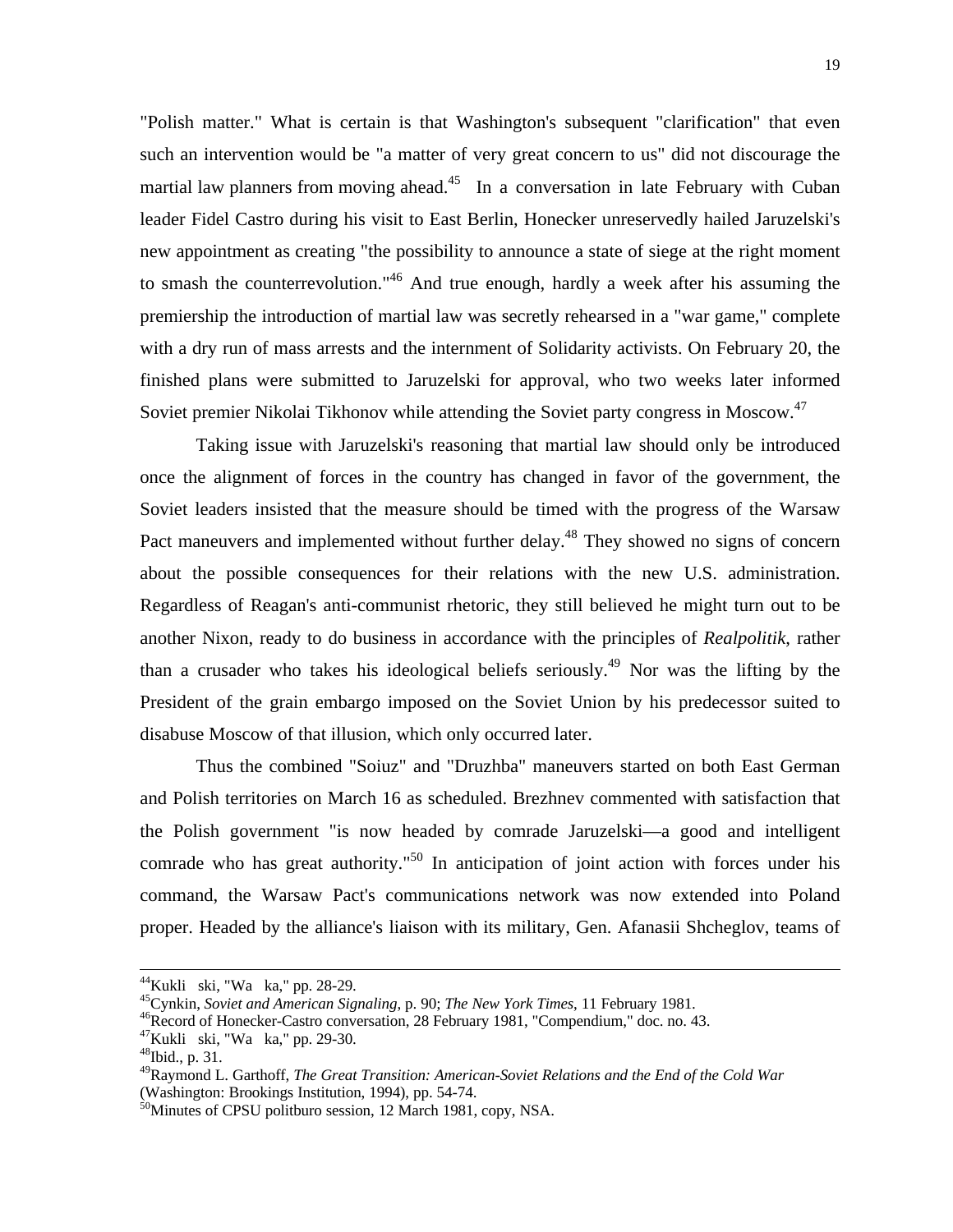Soviet officers crisscrossed the country to reassure themselves about the loyalty of their local counterparts.<sup>51</sup> As a result, Kulikov was able to conclude that "the Polish Army and the security organs were prepared to fulfill any assignment given to them by the party and state leadership."<sup>52</sup>

But before the assignments could be given, the "Bydgoszcz incident" disrupted the plans which had been prepared, in the marshal's words, "in close cooperation by Soviet and Polish comrades."<sup>53</sup> The March 19 incident involved the beating up of Solidarity activists by thugs most likely commissioned by party hardliners and acting under police protection—an outrage resulting in a nationwide uproar deeply embarrassing to the government. Showing Brezhnev's estimate of Jaruzelski's authority to be overstated, the general proved unable to control even the security apparatus assigned to play the key role in putting martial law into effect. The masterminds behind the provocation may have sought to prod him into acting faster than he had intended.

If this was the calculation, it initially succeeded. The "Soiuz" war game, originally scheduled to end on March 25, was extended beyond that date at Jaruzelski's and Kania's request. "They wanted to utilize the exercises to strengthen their position," Kulikov later explained in a briefing to East German generals, "to show `Solidarno' . . . that the Warsaw Pact countries are prepared to render Poland help all around."<sup>54</sup> Like the previous December, the U.S. government publicized reports that Soviet-led forces were about to enter Poland, and American officials anticipated their entry during the weekend of March 28-29.<sup>55</sup> Washington had been alerted, probably by a Polish diplomat in Germany, that Jaruzelski planned to declare a state of emergency with "very discreet . . . external support" and crush the opposition by using the Polish army and police.<sup>56</sup> Yet the information, though correct, was misleading.

The realignment of forces on which the regime had been counting did not occur in its favor but in favor of the other side. On March 27 Solidarity flexed its muscle by organizing a

 $51$ Kukliski, "Waka," p. 31.

<sup>&</sup>lt;sup>52</sup>Report on meeting between Kulikov and East German generals on 7 April 1981, "Compendium," doc. no. 50, p. 4.

<sup>&</sup>lt;sup>53</sup>Ibid., p. 3.

<sup>54</sup>Ibid., p. 2.

<sup>55</sup>*The New York Times*, 27 March 1981; Robert M. Gates, *From the Shadows: The Ultimate Insider's Story of Five Presidents and How They Won the Cold War* (New York: Simon & Schuster, 1996), p. 230.

<sup>56</sup>U.S. Defense Intelligence Agency, "Weekend of 28-29 March Ominous for Poland," 27 March 1981,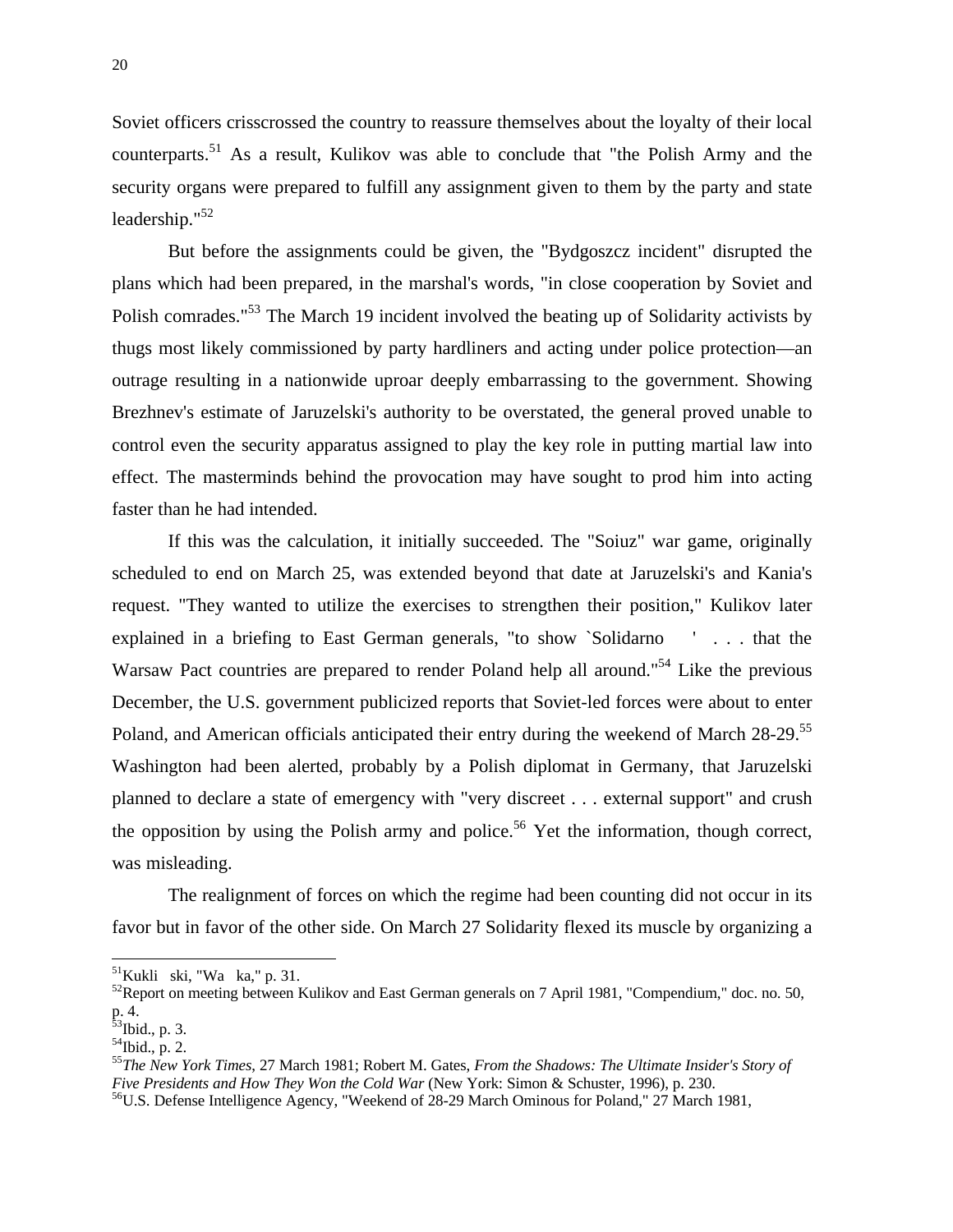four-hour warning strike which brought the country to a standstill, and threatened to follow four days later with a general strike of indefinite duration. Moscow responded by sending a team of KGB experts to Warsaw who, having examined the martial law plans and found them wanting, demanded the suspension of the constitution and much harsher repression, including summary trials of Solidarity activists. But the Polish Ministry of Defense, quite in contrast to its previous compliance with Soviet wishes, refused, leaving the whole project in  $limbo.<sup>57</sup>$ 

The Defense Ministry had no choice, for the party leadership had panicked and, instead of preparing to use force, began to seek compromise. The extraordinary plenum of the party central committee on March 29-30 authorized an agreement with Solidarity, which averted the general strike at the eleventh hour. "But at what price?" Brezhnev exploded at the Soviet politburo session, "The price of a subsequent surrender to the opposition."<sup>58</sup> Indeed, the massive display of popular support for Solidarity dashed the hopes for the assistance of Polish forces in its suppression.

The record of Kulikov's briefing to East German generals describes vividly what happened:

> Up until the 9th Plenum of the Central Committee of the PZPR [Polish United Workers' Party], the work proceeded more or less normally during every meeting of Comrade Kulikov with Comrade Kania and Comrade Jaruzelski. It was frankly explained to the Polish comrades how the work should continue to proceed, to which they all agreed . . . . After the 9th Plenum of the Central Committee Comrade Kania declared surprisingly that the party is too weak to lead an offensive against "Solidarno" . . . [and] took the position that they could not rely on the army and the security organs . . . . The very next day Comrade Jaruzelski also defended this view that the army and security forces were not prepared for internal deployment . . . . Due to the view of the Polish party, state, and army leadership, the subordinate generals and admirals up to division commanders immediately joined their superiors in their estimate. Even those commanders who had previously affirmed to Marshal of the Soviet Union Kulikov that they and their troops would follow any order of the party and state leadership, now swore at once that they could not rely upon 50 to 60 per cent of their soldiers and non-commissioned officers . . . . It was also subtly brought to Comrade Marshal of the Soviet Union Kulikov's attention that it could even be possible that, in the event of an invasion by other Warsaw Pact troops, certain units might rebel.<sup>59</sup>

<sup>&</sup>quot;Compendium," no. 47.

<sup>57</sup>Kukliski, " Waka," pp. 33-34; "Col. Ryszard Kukliski's Interview," p. 7.

<sup>58</sup>Minutes of CPSU politburo session, April 2, 1981, copy, NSA.

<sup>59</sup>Report on meeting between Kulikov and East German generals on April 7, 1981, "Compendium," doc. no. 50, pp. 4-5.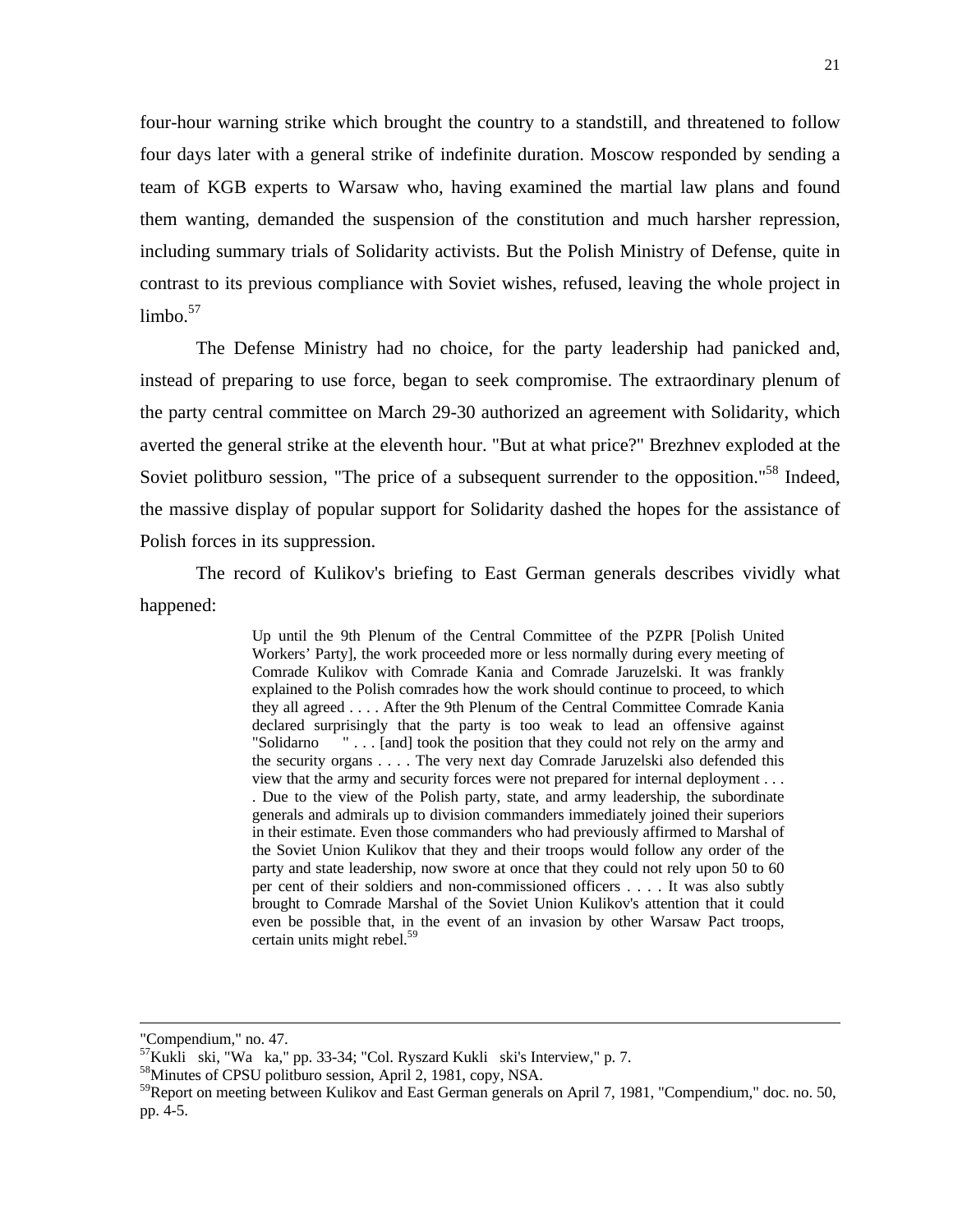To Kulikov, all this was nonsense and flimsy excuses. He tried to impress on Kania and Jaruzelski that "they should follow the example of the capitalists in reacting to strikes."<sup>60</sup> But the marshal's Moscow superiors were not so sanguine.

Gromyko confided to his Politburo colleagues his doubts about whether the Polish army would in fact "fulfill its duty." Considering what had happened when "just two Solidarity people were somehow injured and at once the whole country was literally up in arms," Ustinov appreciated that "Solidarity knew how to mobilize its forces quickly."<sup>61</sup> Exasperated though the Kremlin was with both Kania and Jaruzelski, it saw no credible substitutes for them. Having no plans for action without their cooperation, it decided to accede to their request for a meeting and send Andropov with Ustinov to hear what they would have to say.

At the secret rendezvous with the Soviet emissaries during the night of April 3-4 in a railroad car near the border town of Brest, the Polish pair looked understandably "dejected." "As far as the introduction of troops is concerned," Andropov reported after his return, "they flatly said that this was absolutely impossible, and so was the introduction of martial law." $62$ He had brought along for Jaruzelski's signature documents declaring martial law, with the date left blank, but the general dodged them. The Kremlin was left with no choice but to unhappily acquiesce in his and Kania's protestations—whatever these were worth—of their readiness to rout Solidarity without the Warsaw Pact assistance that had been planned before.

At the Politburo meeting on April 2, Brezhnev still advocated "as a back-up option the possibility of convening the seven member-states" of the alliance, presumably to authorize their joint armed intervention.<sup>63</sup> But four days later he told the Czechoslovak party congress in Prague that the way out of the Polish crisis was now in Polish hands.<sup>64</sup> The "Soiuz" maneuvers ended, and while menacing over-flights of Poland by Soviet aircraft flying supplies to Soviet bases on its territory continued for several more days, for all intents and purposes the military option had been abandoned.<sup>65</sup>

 $^{60}$ Ibid., p. 7.

<sup>61</sup>Minutes of CPSU politburo session, 2 April 1981, copy, NSA.

<sup>62</sup>Minutes of CPSU politburo session, 9 April 1981, copy, NSA.

<sup>&</sup>lt;sup>63</sup>Minutes of CPSU politburo session, 2 April 1981, copy, NSA.

<sup>64</sup>Speech by Brezhnev, 6 [incorrectly dated 16] April 1981, "Compendium," doc. no.53.

 $65$ Kukliski, "Waka," p. 35.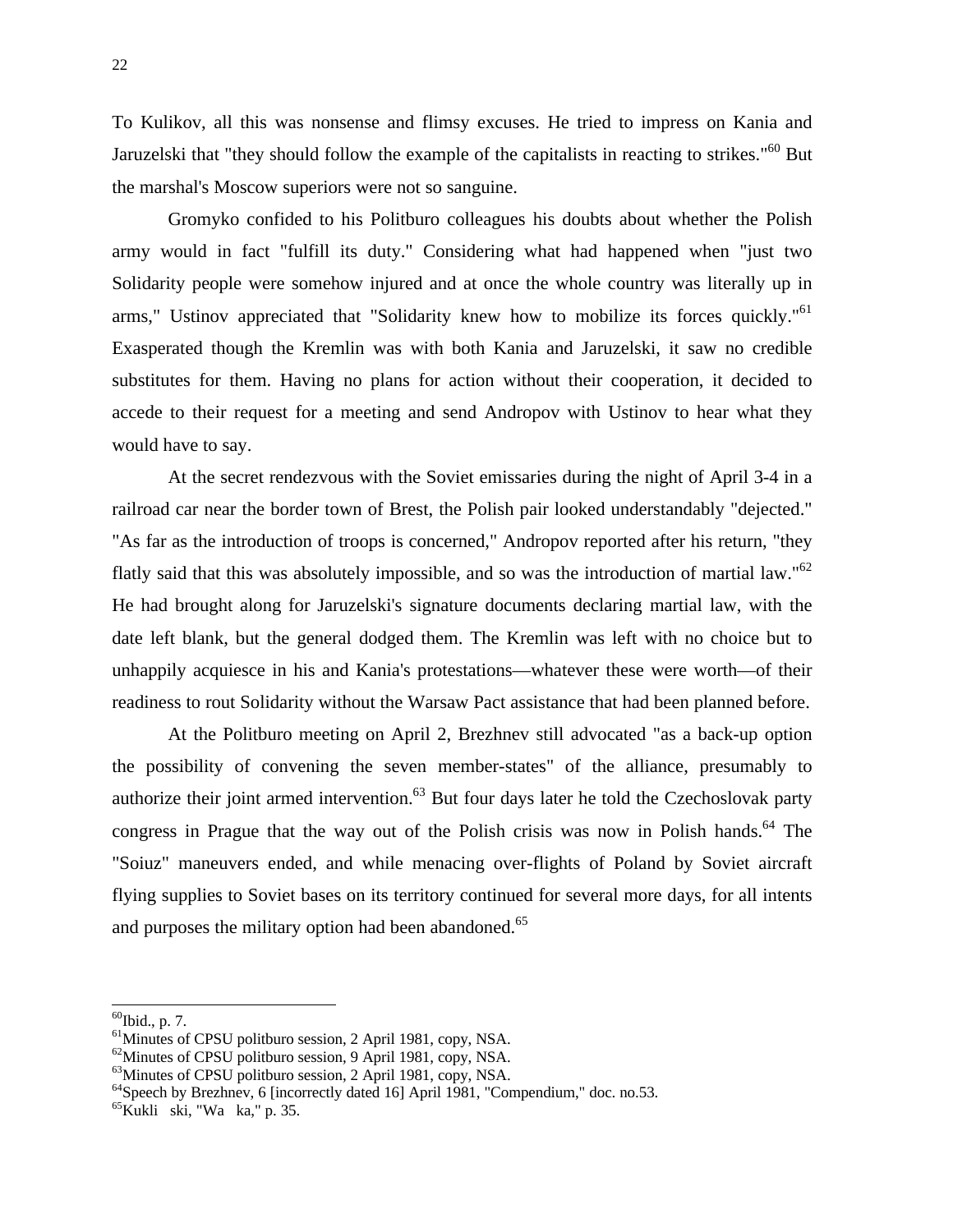On orders from Ustinov, Gribkov moved out of the Legnica headquarters of the Soviet support staff for the intervention, thus substantiating the American estimates that its threat had receded.<sup>66</sup> While the previously created infrastructure remained in place just in case it might be needed, the Kremlin now proceeded on the premise that "all the necessary measures must be taken to ensure that our Polish friends act on their own."<sup>67</sup> Kulikov's new task consisted in ruthlessly and relentlessly putting pressure on them to do as they were expected to do. But "it is very important," Brezhnev postulated, that

> we keep the relations with our friends in the right mode. On the one hand, we shouldn't pester them without need, and should avoid making them so nervous that they would give up in despair. On the other hand, we should keep them constantly under pressure while patiently reminding them of their mistakes and the deficiencies of their policy, and we should offer them comradely advice about what they should  $d$ o.<sup>68</sup>

In trying to ensure the outcome it desired, the Soviet Union had to appear omnipotent while in reality its choices had become precariously limited.

#### **December 1981: Intervention Abandoned**

Once Moscow discarded the military option, the Polish leaders were given choices they had previously lacked. Even if they could not be absolutely certain whether that option had in fact been abandoned, the increased pressure they felt hardly left a doubt about how much more than before the attainment of Soviet goals depended on them. Ultimately the decision about whether force would be used to suppress Solidarity was theirs. In that regard, as Andropov noted after the Brest meeting, there were "many differences of view between Kania and Jaruzelski."<sup>69</sup>

As the Polish confrontation mounted, the Kremlin progressively lost all confidence in Kania, and eventually Brezhnev even refused to talk to him. Although he vowed a determination to "seize the counterrevolution by its throat,"<sup>70</sup> he had in fact concluded that the party he headed was beyond repair and accommodation with Solidarity was the only way out. This was a common sense and far-sighted view, vindicated eight years later by the

<sup>66</sup>Gribkov, Jachranka, 9 November 1997.

<sup>67</sup>Minutes of CPSU politburo session, 2 April 1981, copy, NSA.

<sup>68</sup>Minutes of CPSU politburo session, 16 April 1981, copy, NSA.

<sup>69</sup>Minutes of CPSU politburo session, 9 April 1981, NSA.

 $70$ Report to the Hungarian politburo on Kania-Brezhnev conversation on 21 July, dated 22 July 1981,

<sup>&</sup>quot;Compendium," doc. no. 63.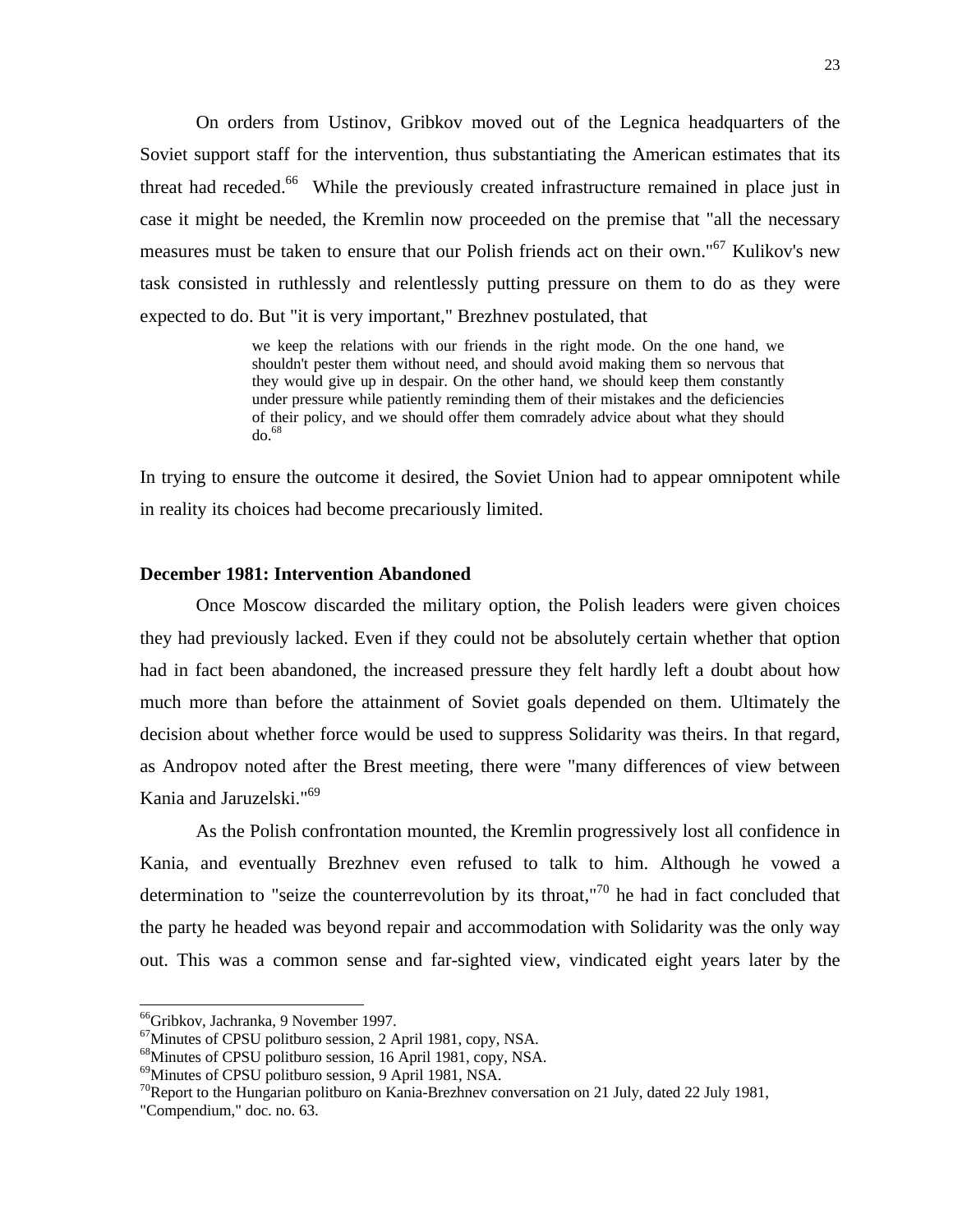party's collapse and surrender of power to Solidarity-led opposition. Even though in 1981 Kania could not possibly anticipate this outcome, he facilitated it by giving Moscow empty promises while trying to postpone the declaration of martial law indefinitely. Such a policy, though not heroic, was sensible under the circumstances.

In contrast, Jaruzelski despised Solidarity, ruling out any compromise with it as a prescription for anarchy. He considered its leaders "social fascists," lamenting to his associates that "the smashing of three noses at Bydgoszcz has brought us to the verge of a precipice."<sup>71</sup> Unlike Kania, he recovered enough self-confidence to proceed, as the Soviets demanded, with preparing martial law even though, by refusing ever to sign the undated documents they submitted to him, he kept its timing in his hands. Moscow still remained uneasy about whether he had enough nerve to act.

In late summer, rumors alleged a Soviet-inspired conspiracy of hardline generals about to give Jaruzelski an ultimatum to hurry up or else replace him. Yet the putative plot has never been substantiated, and he himself has plausibly denied any knowledge of it.<sup>72</sup> Having been minister of defense for nearly fourteen years, he had packed the military hierarchy with followers tied to him with "broad, genuine, and strong personal loyalty."<sup>73</sup> And the Soviet leaders considered him, despite his shortcomings, as their best available choice in Poland. They respected him as someone who "had suffered from us but did not bear grudge"<sup>74</sup>—a reference to his youthful experience in Stalin's labor camps and the extermination of his relatives as "class enemies."

In August, Brezhnev asked Honecker in despair: "Respond to me please, Erich, on a delicate question: Can Kania master the situation? Do you personally have confidence in him?"<sup>75</sup> Having predictably given the negative answer, the East German added advice about how to get rid of the Pole: "Convene the leaders of the fraternal parties in Moscow, invite comrade Kania, and then tell him that he had agreed to resign; then recommend comrade Olszowski to succeed him as PZPR First Secretary."<sup>76</sup> Yet rather than this notorious ultra

1

 $71$ Kukliski, "Waka," pp. 36-37.

<sup>72</sup>Tomasz Mianowicz, "Pucz generalów?" [A Putsch by the Generals?], *Fakty* [Warsaw], 29 October 1997.

<sup>73</sup>"Col. Ryszard Kukliski's Interview," p. 2.

 $74$ Swietow, "Bez wzgl du na cen."

<sup>75</sup>Record of Brezhnev-Honecker conversation, 3 August 1981, in Kubina and Wilke, *"Hart und kompromißlos,"* pp. 331-36, at p. 335.

 $^{76}$ Minutes of CPSU politburo session, 17 September 1981, copy, NSA.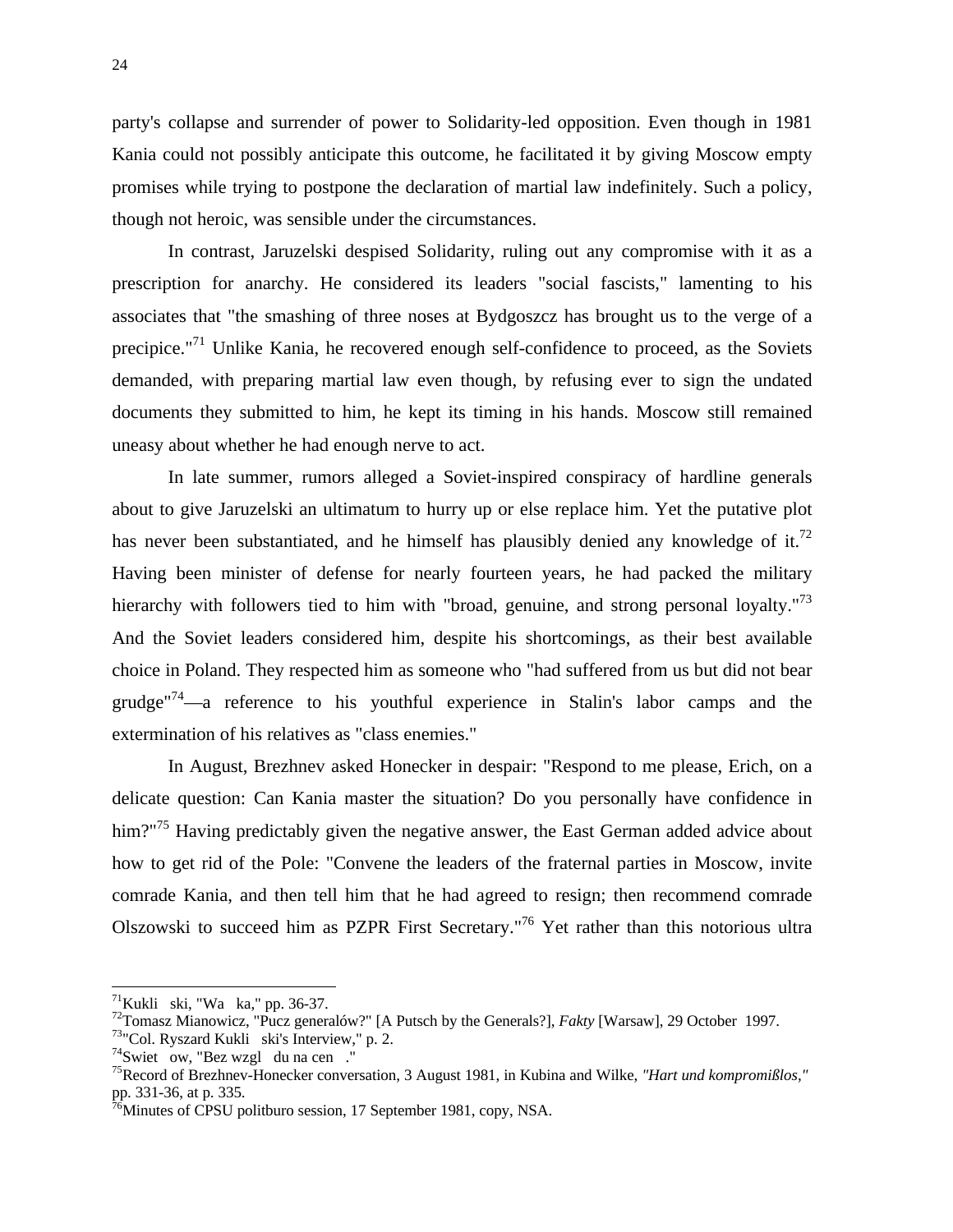hardliner, Moscow preferred Jaruzelski and the more dignified way of allowing Kania to step down at a meeting of the Warsaw politburo.

 In assuming the top party position on October 18 while remaining both premier and minister of defense, Jaruzelski sighed at taking upon himself "a terrible burden with utmost reluctance."<sup>77</sup> But while the burden was obvious, the reluctance was not. Having made a spectacular career since his days as laborer in Soviet camps, the general could now look forward to the opportunity to crown his other achievements by salvaging the Soviet-made Polish regime that had been so generous to him. In an obsequious telephone call to Brezhnev, he described himself as having accepted the additional job as a communist and a soldier;<sup>78</sup> what was conspicuously missing in his conduct at the time was any trace of the patriotic motivation he would so assiduously invoke in retrospect.

Jaruzelski benefited from the apocryphal story according to which he had refused to order "Polish soldiers to fire on Polish workers" during the 1971 demonstrations on the Baltic coast; the truth was that the firing soldiers had been under his command.<sup>79</sup> Despite his long service as the chief of the armed forces' political administration—the ideological watchdog of the military—he had acquired the reputation of a dedicated and competent professional respected by the many patriotic Poles who retained pride in their army regardless of its degradation under the communists. Admired for his intellect, Jaruzelski had so far mostly applied it to military matters; now he was venturing into politics, which required a different sort of mind. He may have been properly daunted by the task he faced, yet all the more determined to prove to himself and others that he was up to it. The projected imposition of martial law was, first and foremost, a heady challenge for an ambitious yet profoundly insecure man.

 At the end of October, the Polish workers' lackadaisical response to another call from Solidarity for a warning strike seemed to signal that the long-awaited realignment of forces to the regime's advantage, on which Jaruzelski's readiness to act had hinged for so long, might finally be at hand. His decision to impose martial law followed shortly, although he gave no

<sup>77</sup>Minutes of Polish politburo session, 18 October 1981, *Tajne dokumenty Biura Politycznego: PZPR a*

*<sup>&</sup>quot;Solidarno," 1980-1981* [Secret Documents of the Politburo: The Polish Communist Party and "Solidarity," 1980-81], ed. Zbigniew Wodek (London: Aneks, 1992), p. 505.

<sup>78</sup>Record of Brezhnev-Jaruzelski telephone conversation, 19 October 1981, "Dokumenty `Komissii Suslova'," pp. 85-86, at p. 85. An English translation appears in the *Cold War International History Project Bulletin*, no.5 (Spring 1995), p.132.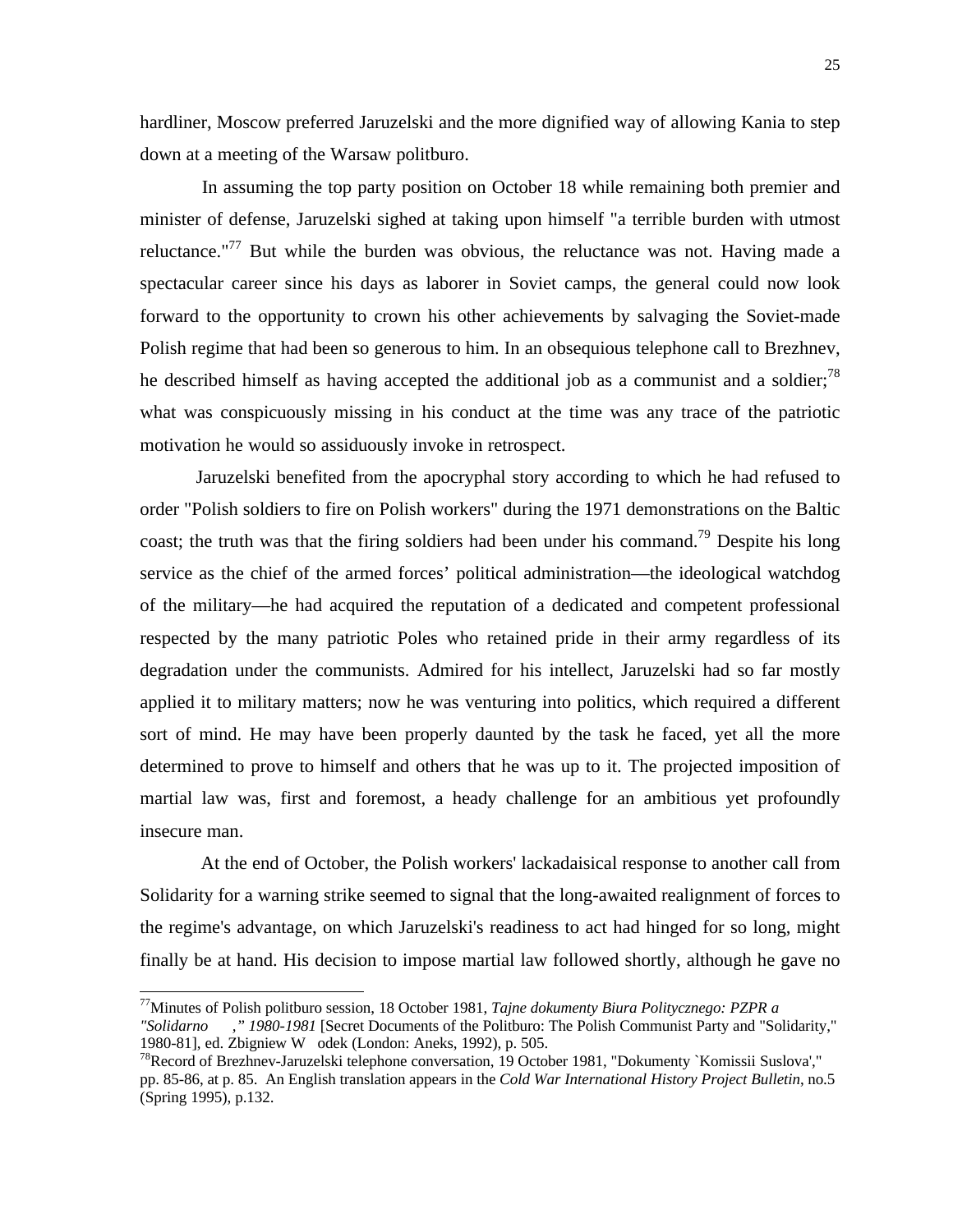date during his conversations with Kulikov.<sup>80</sup> What Jaruzelski and his associates did begin to mention, to the Kremlin's astonishment, was the desirability of backing their intended action by the promise of "military assistance from the fraternal countries."<sup>81</sup> An internal document of the Polish Ministry of the Interior specified that "assistance by Warsaw Pact forces is not ruled out" if the proclamation of martial law were to provoke a general strike, attacks on public buildings, or severe clashes with the security forces.<sup>82</sup>

The October 1981 Warsaw Pact maneuvers, conducted in Poland with its army's participation, were, unlike the preceding ones, not designed to prepare the ground for the kind of assistance the document envisaged. No outside intervention was mentioned in Marshal Ogarkov's report to the high-level meeting at the Soviet Ministry of Defense convened at the end of the month to address the Polish situation. In the discussion that followed, however, Kulikov is said to have expressed himself in favor of such a measure, whereas Gribkov reportedly opposed it, and deputy chief of staff Marshal Sergei Akhromeev voiced no opinion.<sup>83</sup> On October 29, the subject was tackled and disposed of at the CPSU politburo session, where Andopov confirmed its consensus about the necessity "to adhere firmly to our line that our troops will not be brought into Poland."<sup>84</sup> Afterward Ustinov notified Gribkov accordingly.

The Kremlin's decision to rule out the commitment of Soviet forces was severely tested by Jaruzelski's indecision about committing his own. Worried lest he might be losing control of the situation, Brezhnev wondered whether the general was "a brave enough man."<sup>85</sup> As the moment of truth approached, Jaruzelski and his entourage agonized about whether they could manage by themselves. Despite Soviet exhortations that they must, they still found reasons to include in their plans a provision for "the transportation of our own and the allied armies."<sup>86</sup>

<sup>79</sup>Michta, *Red Eagle*, pp. 67-71.

 $80$ Kukliski, "Waka," p. 47.

<sup>81</sup>Minutes of CPSU politburo session, 29 October 1981, copy, NSA.

<sup>&</sup>lt;sup>82</sup>"Supplement No. 2: Measures Planned by the Foreign Ministry," "Additional Documents from Polish Archives," paper presented at the conference "Poland 1980-1982: Internal Crisis, International Dimensions," Jachranka-Warsaw, 8-10 November 1997.

<sup>83</sup>Gribkow, *Der Warschauer Pakt*, pp. 185-88.

<sup>84</sup>Minutes of CPSU politburo session, 29 October 1981, copy, NSA.

<sup>85</sup>Ibid.

<sup>86</sup>Andrzej Paczkowski and Andrzej Werban, *On the Decision to Introduce Martial Law in Poland in 1981: Two Historians Report to the Commission on Constitutional Oversight of the Sejm of the Republic of Poland*, Working Paper No. 21, Cold War International History Project (Washington: Woodrow Wilson International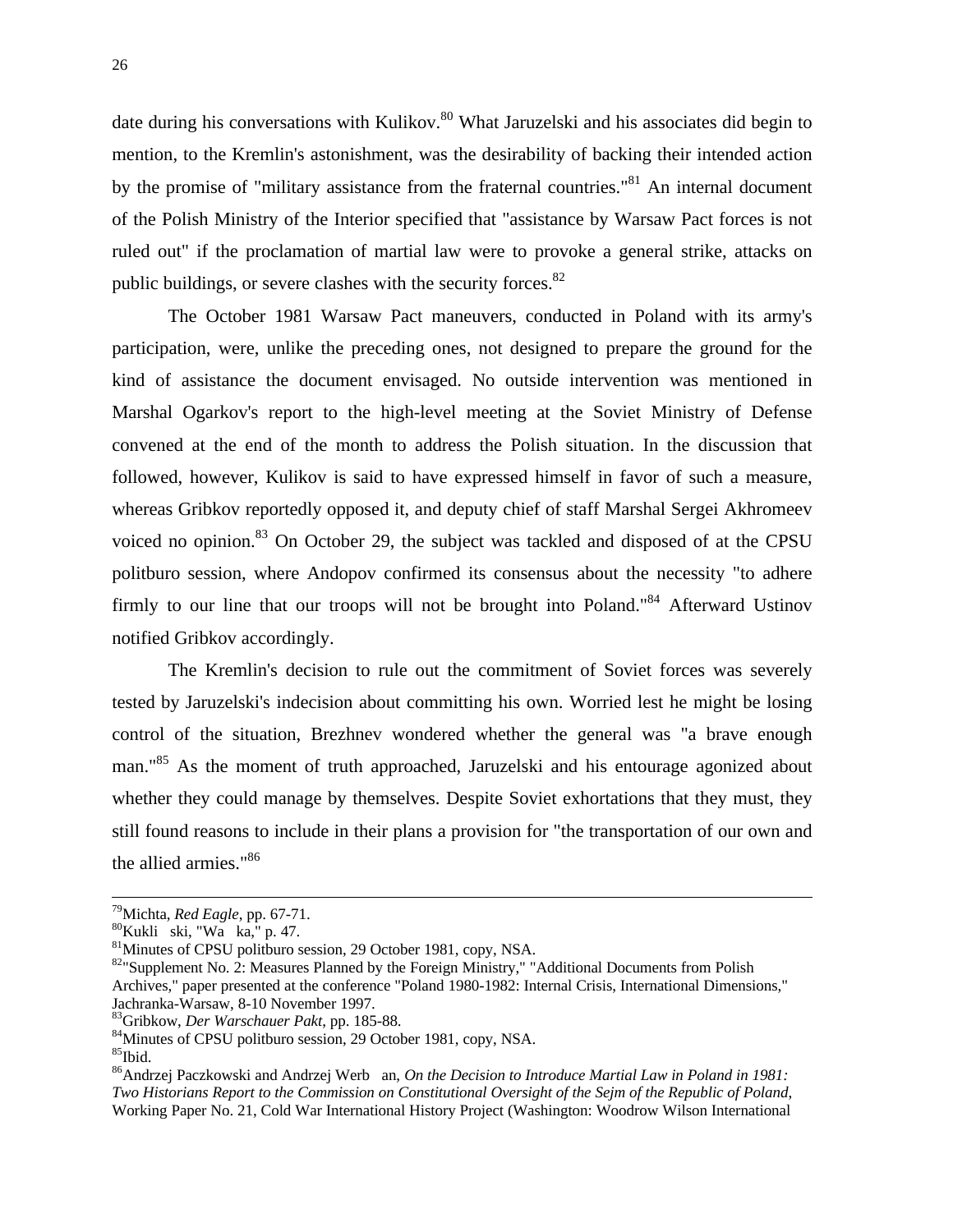Suspecting that history might judge him harshly for having turned arms against his own people, Jaruzelski sought to procure for himself "some sort of an alibi."<sup>87</sup> At the Moscow meeting of the Warsaw Pact defense ministers on December 1-4, his confidant Siwicki made a bid for the alibi by proposing to supplement their concluding communiqué with a statement intended to justify the impending crackdown to the Polish nation and the wider world. In shifting the responsibility for the action from its local executors to the Soviet-controlled alliance, his text alluded to internal subversion that supposedly made the country's obligations toward its allies difficult to meet, thus requiring "suitable steps aimed at ensuring common security in socialist Europe."

Siwicki accompanied his proposal with the unconvincing commentary that the request was "not about any concrete military steps but about moral and political support," so that the West could not allege that such support by Poland's allies was lacking.<sup>88</sup> In the animated discussion that followed, proponents and opponents of the use of force clashed, while the Soviet representatives tried to mediate the acceptance of the proposal, lest its rejection make Jaruzelski stall. Yet among those present, only representatives of the regimes that had been clamoring for intervention all along—East Germany's, Czechoslovakia's, Bulgaria's—agreed. Romania's Gen. C. Oltenu dissented openly, and his Hungarian counterpart Gen. L. Czinege obliquely—by expressing a readiness to agree if everyone else did. The Hungarian officer took exception to Ogarkov reminding him of the lesson supposedly to be drawn from Hungary's own fate in 1956. Despite several attempts at a revision, the statement introduced by Siwicki eventually failed to pass because of the Romanian veto.

Now the Polish military were left truly on their own. When Kulikov arrived in the country on December 7 to supervise the martial law operation, Jaruzelski once again seemed to be losing his nerve. Soviet planning chief Nikolai Baibakov, who came to Poland at the same time to assess the extent of its economic plight, found Jaruzelski "in an extremely agitated state . . . , turned into quite an unbalanced man unsure of his abilities." Lamenting that the communist party "in essence no longer exists," the general was but a caricature of

Center for Scholars, 1998), p. 20.

 $87$ Kukliski, "Waka," p. 47.

<sup>&</sup>lt;sup>88</sup>Report on meeting of Warsaw Pact defense ministers on 1-4 December 1981, Paczkowski and Werb an, "On the Decision," pp. 33-39.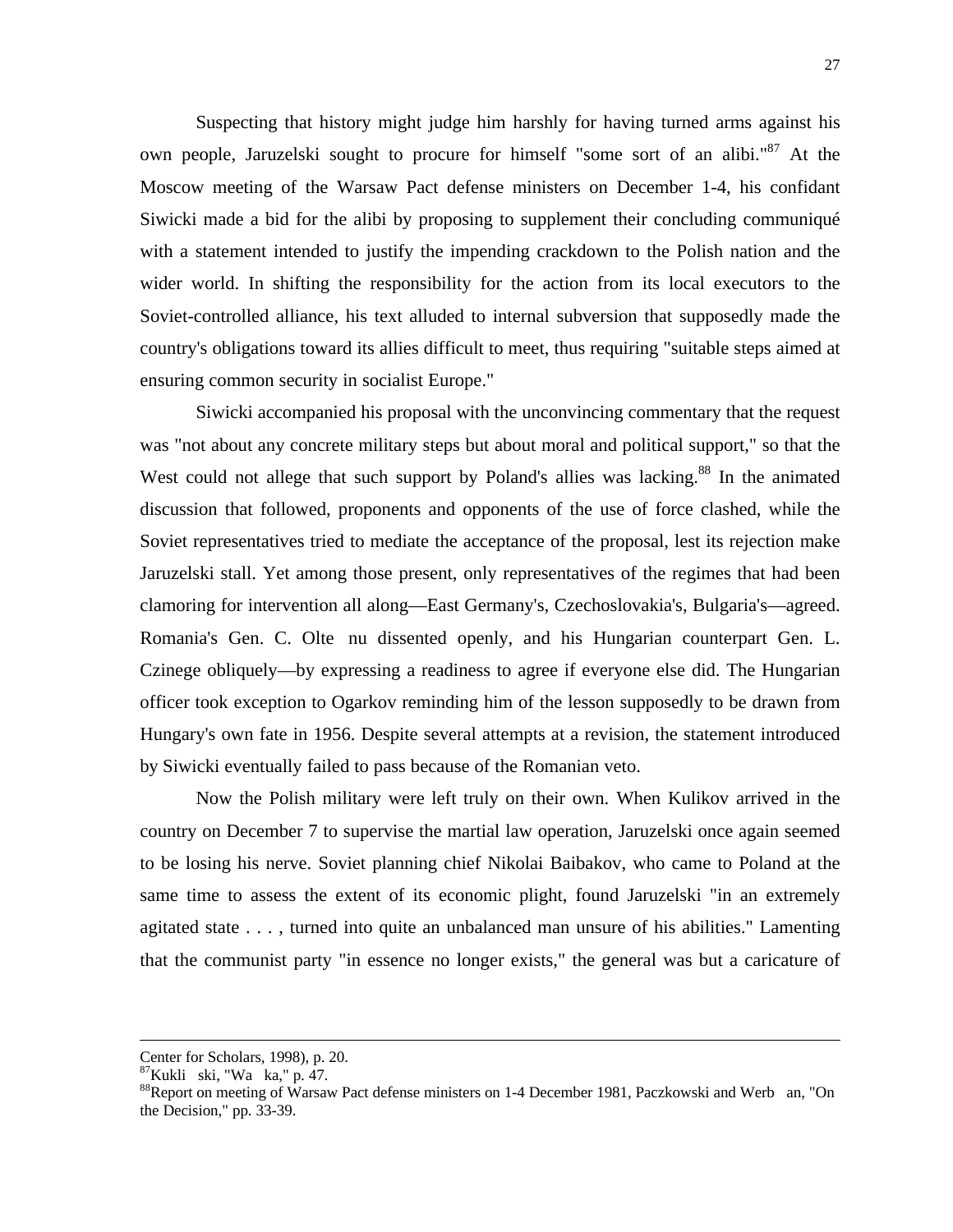Marshal Józef Pisudski, the strongman whose example of imposing authoritarian rule on a largely supportive Polish populace in 1926 he anxiously hoped to imitate. $89$ 

Unlike previously, this time the U.S. government misjudged entirely what was happening. Mesmerized by the vision of Soviet troops marching into Poland, it had become blinded to the more probable alternative of martial law implemented locally. At the beginning of October, the main source of information about its preparation—Kukliski had had to be spirited out of the country to avoid detection. But even earlier, the CIA had held the information he provided so tightly that it became all but useless to policymakers. Once the spy reached Washington, even the President was prevented by his solicitous aides from meeting him reportedly in order to prevent a leak.<sup>90</sup> Since, moreover, National Security Adviser Richard Allen was distracted by trivial accusations of graft and no one of Brzezinski's stature provided the necessary expertise on Poland, it is hardly surprising that Washington was ignorant about the events unfolding in Warsaw.

What is more surprising is that Moscow was quite ignorant as well. So much had its grip on Eastern Europe loosened since Stalin's and Khrushchev's times that their successors could not reliably estimate the true intentions of the man in whom they entrusted their interests in their empire's key country. "No one knows what will really happen in the next few days," Soviet ambassador to Warsaw Boris I. Aristov was quoted as having reported at the 10 December 1981 CPSU Politburo meeting. "There was a conversation about `Operation X.' First there was talk that it would happen the night of the 11th to 12th, then the night of the 12th to 13th. And now they are already saying that it will only be about the 20th." "It would seem," Andropov commented, "that either Jaruzelski is hiding from his comrades the concrete plan of action, or he is simply giving up the intention to carry out the measure."<sup>91</sup>

The Kremlin chiefs were particularly incensed to learn that Jaruzelski, far from being dissuaded from seeking their military guarantee, appeared to be making his action conditional on its promise. He cited Kulikov's alleged assurance that "if the Polish forces do not manage to break the resistance by Solidarity" they could "expect assistance from other

 $89$ Minutes of CPSU politburo session, 10 December 1981, "Dokumenty `Komissii Suslova'," pp. 97-103, at p. 99.

<sup>90</sup>Jan Nowak-Jezioraski, Jachranka, 9 November 1981.

<sup>&</sup>lt;sup>91</sup>Minutes of CPSU politburo session, 10 December 1981, "Dokumenty `Komissii Suslova'," pp. 97-103, at pp. 99-100.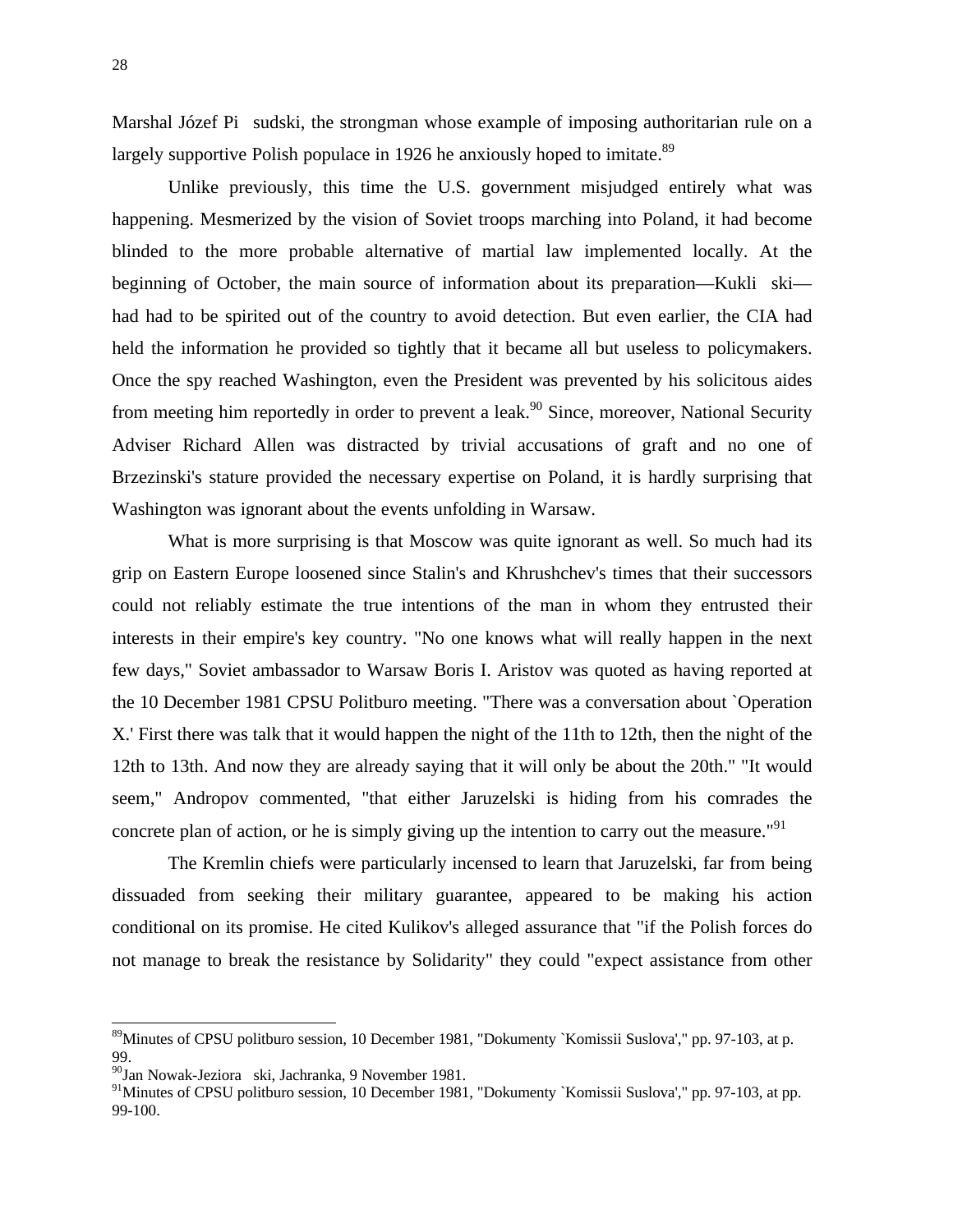countries, up to the introduction of armed forces into the territory of Poland."<sup>92</sup> On December 10, at 4:35 p.m., Gribkov recalls Jaruzelski having given Moscow four conditions for a successful fulfillment of his mission: the dispatch of a Soviet Politburo member to Poland to supervise the operation, a public statement justifying it as being in the interest of the Soviet Union (as Siwicki had vainly tried to elicit in Moscow the week before), outside military support should the situation become critical, and the promise of more economic assistance.  $93$ 

The CPSU Politburo rejected the request for military backing out of hand. While there was no disagreement among its members about this, Andropov—the one with a lion's share in the decision to move into Afghanistan—was the most adamant. "We cannot risk it," he explained. In the most explicit expression of Soviet willingness to acquiesce in the possible loss of control over Poland, Andropov stated that "even if Poland were to be ruled by Solidarity, so be it."<sup>94</sup> Incredible as it sounded in 1981, his position retrospectively received support from none other than Kulikov, who in 1997 stated that even the country's defection from the Warsaw Pact would not have been a catastrophe but merely an inconvenience to Moscow. In his opinion, if a war with NATO came, Soviet forces would have always had enough warning time to force their way through Poland without difficulty.<sup>95</sup>

At the December 10 politburo meeting, Andropov hinted at the reasons why the Kremlin's priorities had changed since the time in 1956 when he as Soviet ambassador to Hungary had been instrumental in forcibly preventing its defection from communism and the Warsaw Pact. Citing "a variety of economic and political sanctions" already prepared by the West that would "make things very difficult for us," he reminded his colleagues that, after all, "we have to take care of our own country." Suslov supported him by adding that the Soviet Union's investment in détente made it "impossible for us to change our position. World public opinion will not allow us to do so."<sup>96</sup> Thus the tired leaders of the declining superpower proved to have greater sensitivity to long-term Western pressure and the subtle power of ideas than most of their contemporaries, misled by the formidable appearance of Soviet military machine, were prepared to believe.

 $^{92}$ Ibid., p. 99.

<sup>93</sup>Gribkow, *Der Warschauer Pakt*, pp. 177-78.

<sup>&</sup>lt;sup>94</sup>Minutes of CPSU politburo session, 10 December 1981, "Dokumenty `Komissii Suslova'," pp. 97-103, at p. 100.

<sup>95</sup>Piotr Jendroszczyk, "Ukad" [The Pakt], *Rzeczpospolita* [Warsaw], 7 November 1997.

<sup>&</sup>lt;sup>96</sup>Minutes of CPSU politburo session, 10 December 1981, "Dokumenty `Komissii Suslova'," pp. 97-103, at pp.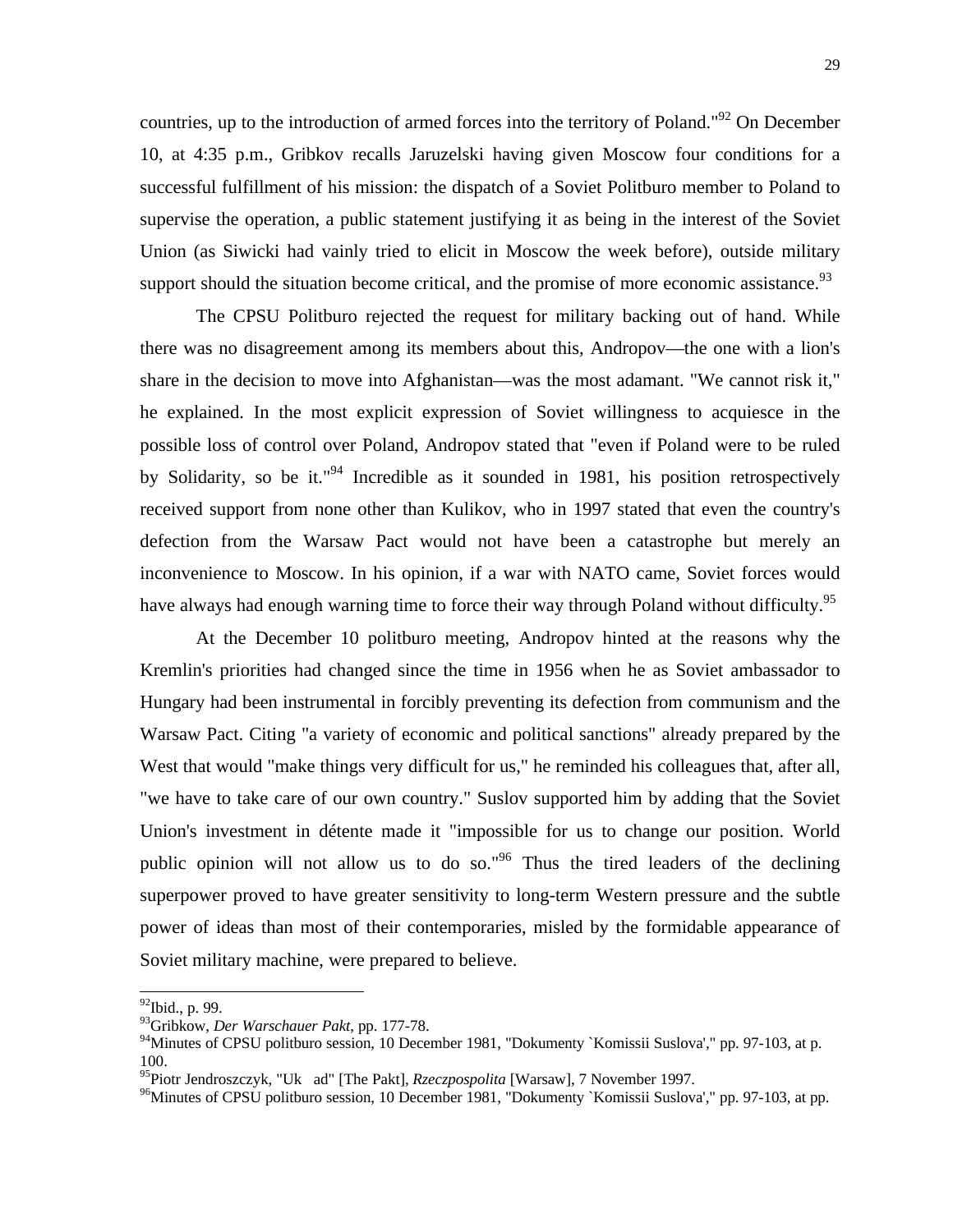Moscow's replies to Jaruzelski's desiderata, transmitted to him through ambassador Aristov, were crushing. No Politburo member was coming; no troops would be sent; a statement of support would be prepared some time but without any indication when; and economic help would only be considered later. $97$  "You are distancing yourselves from us," the general complained to Kulikov on December 11, according to the startling entry in the service diary of the marshal's adjutant. Jaruzelski tried to convince Aristov that "we cannot start such a risky adventure if the Soviet comrades don't support us." He even added the implicit threat that "we have been seriously evaluating the situation, and if there is not going to be political, economic, and military support by the USSR, then our country might be lost" to the Warsaw Pact.<sup>98</sup>

 On the same day, at 10 or 11 o'clock in the morning, Kulikov remembers having learned for the first time that martial law would be proclaimed on December 13; according to Siwicki, however, he only received this crucial piece of information from the Poles on the following day, the  $12th^{99}$  On that day the Soviets seemingly relented on at least one of Jaruzelski's demands: Ustinov sent word that Suslov and several other high officials would come to Poland, although in the end none did.<sup>100</sup> And while the Soviet Politburo maintained its "unanimous opinion that any introduction of troops is out of the question . . . for their entry would be a catastrophe,"<sup>101</sup> some troops were actually moving.

During the night preceding the proclamation of martial law, East German army and border troops were put on alert and their December 1980 marching plans were updated.<sup>102</sup> The commander of a Soviet tank division in Belorussia, Gen. Viktor Dubynin, later recalled having received orders to be ready to move into Poland on December 14 and take positions south of Warsaw;<sup>103</sup> that, too, looked like brushing up the plans from the year before.

<sup>100</sup> and 102.

<sup>97</sup>Gribkow, *Der Warschauer Pakt*, p. 178.

<sup>&</sup>lt;sup>98</sup>Entries for 11 December 1981, "Workbook" by Kulikov's aide Viktor I. Anoshkin presented at the Jachranka conference, to be published in the C*old War International History Project Bulletin* No. 11 (forthcoming), annotated and introduced by Mark Kramer.

<sup>&</sup>lt;sup>99</sup>Kulikov and Siwicki, Jachranka, 9 November 1997.

<sup>100</sup>Gribkow, *Der Warschauer Pakt*, p. 179.

<sup>&</sup>lt;sup>101</sup>Minutes of CPSU politburo meeting, 10 December 1981, "Dokumenty `Komissii Suslova'," pp. 97-103, at p. 102.

<sup>&</sup>lt;sup>102</sup>Manfred Wilke, Reinhardt Gutsche, and Michael Kubina, "Die SED-Führung und die Unterdrückung der polnischen Oppositionsbewegung 1980/81." *Berichte des Bundesinstituts für ostwissenschaftliche und internationale Studien* 1994, No. 36, p. 26.

<sup>&</sup>lt;sup>103</sup>Viktor P. Dubynin, "Spasibo poliakam za to, chto terpeli nas 47 let" [Thanks to the Poles for Having Suffered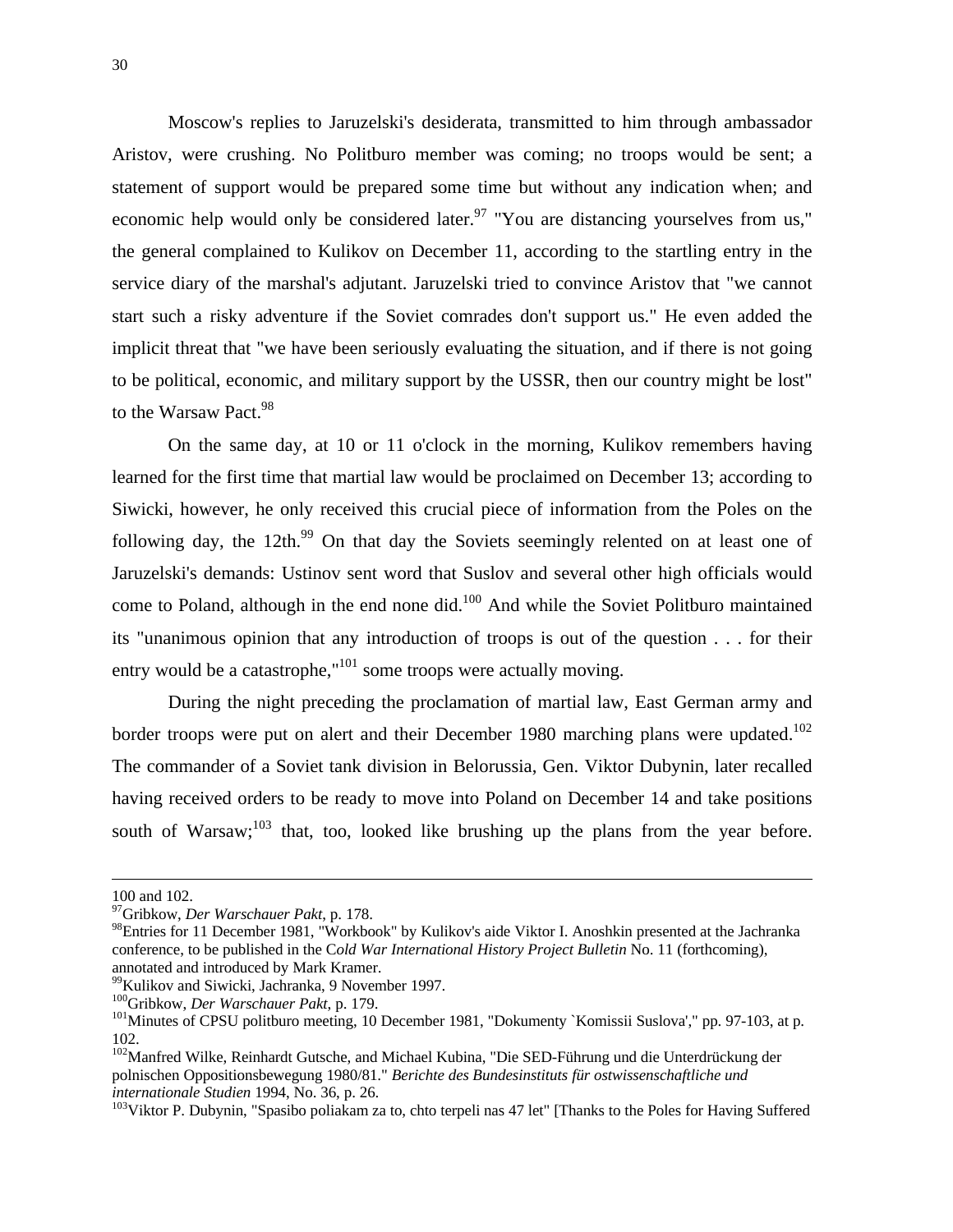Whatever the commotion, however, the political will to implement them was no longer present. Ridiculing Dubynin as supposedly mistaking supplies stockpiled for a war with NATO for preparations of an invasion of Poland, Kulikov has denied Soviet troops went on alert. Nor did Western intelligence detect any signs of it.

In trying to justify the need for emergency measures, Jaruzelski's propagandists played on people's fear that Soviet tanks were coming.<sup>104</sup> Yet the fear that gripped the Polish leader as the zero hour approached was not that of Moscow's intervention but of its nonintervention. In the end, all his fears proved unnecessary. Meticulously prepared, the crackdown on December 13 caught both Solidarity and its Western supporters by surprise. The lack of any significant resistance made the question of Soviet military backing moot.

Under these circumstances, Jaruzelski's donning the mantle of the nation's savior was a travesty. His inaugurating military rule by quoting from the national anthem that "Poland has not yet perished so long as we are alive" added insult to the injury. Yet he impressed enough people who had mistakenly regarded the threat of a Soviet invasion as real rather than pretended, thus giving rise to the myth that not only Poland but also the European order had been saved from a dangerous threat to its stability. West Germany's chancellor Helmut Schmidt delighted Honecker during their meeting, which happened to coincide with the Jaruzelski's action, by expressing his satisfaction at this turn of events.<sup>105</sup> Much though Schmidt, a social democratic politician, later tried to dispel the bad taste of his remark by protesting his sympathy for Polish workers, he remained genuinely convinced that any attempt to disrupt the established balance in Europe could mean war.<sup>106</sup>

While the Reagan administration did not subscribe to this fallacy, its estimates of the situation suffered from other flaws. Deputy Secretary of State Lawrence S. Eagleburger believed the danger of a Soviet intervention to be "probably as real under martial law as it was before," making its deterrence a foremost U.S. priority.<sup>107</sup> He considered Jaruzelski "a brilliant, intellectually independent officer, who has a decided preference for action . . . [and]

1

Us for 47 Years], *Novoe Vremia* [Moscow], 1992, no. 26: 28-29.

<sup>&</sup>lt;sup>104</sup>Paczkowski and Werb an, "On the Decision," pp. 21-22.

<sup>&</sup>lt;sup>105.</sup> Quoted by Honecker in minutes of Honecker-Jaruzelski meeting, 29 March 1982, J IV/2/201/1422 Bd 20, Zentralarchiv der SED, Stiftung Archiv der Parteien und Massenorganisationen der DDR im Bundesarchiv, Berlin.

<sup>106</sup>*The New York Times*, 3 January 1982.

<sup>107</sup>Memorandum by Eagleburger, 18 December 1981, "Compendium," doc. no. 96.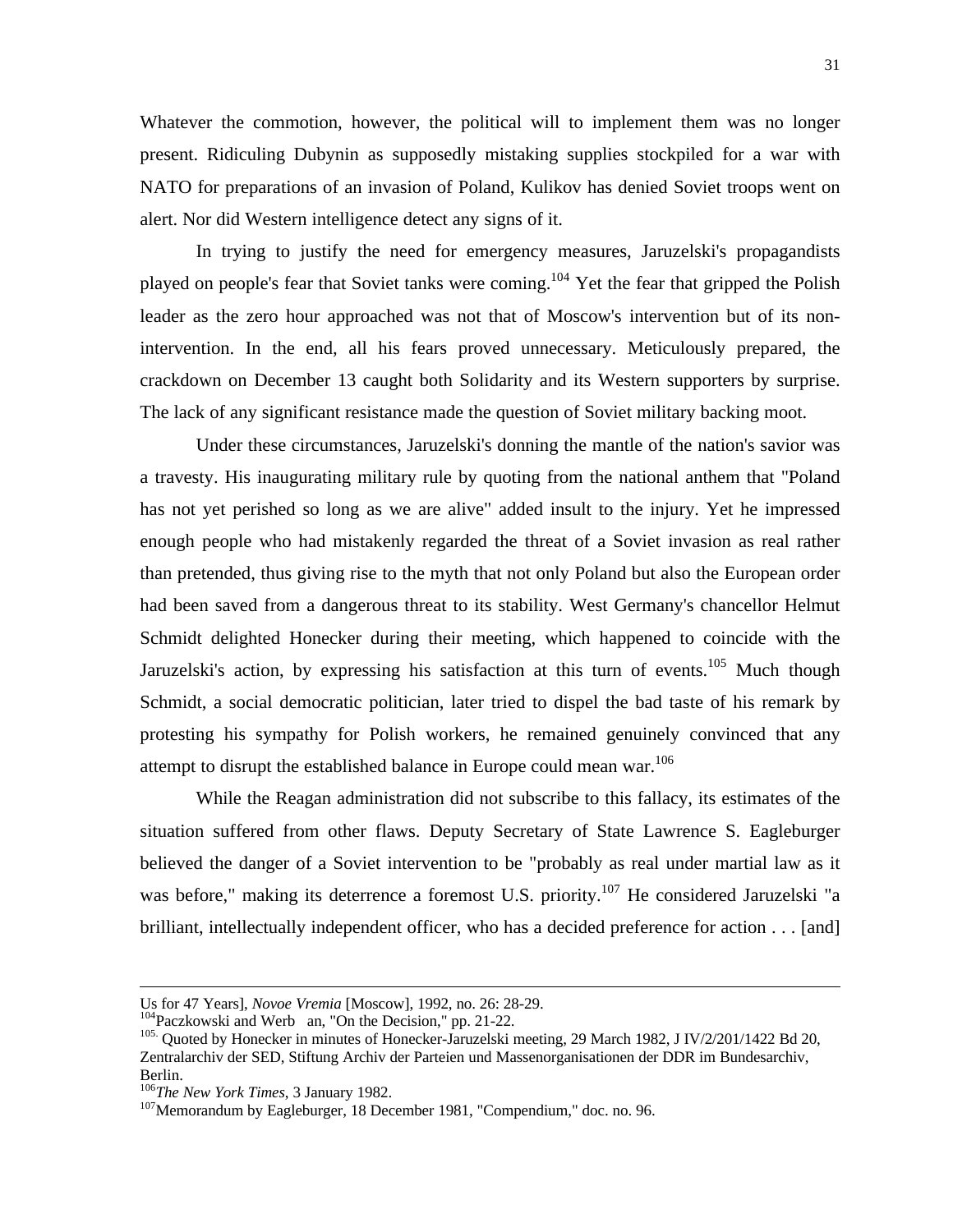is a problem solver  $108$ —this about a man pathetically incapable of addressing, much less resolving, any of the major problems he cited to justify his military rule in the first place!

Whereas Secretary of State Haig initially advised caution pending further developments, Reagan, infuriated by martial law's unexpected success, pushed through American sanctions, albeit mild ones, against both Poland and the Soviet Union. He wanted to punish not only Jaruzelski but, on the mistaken assumption he acted as Moscow's puppet, his presumed Kremlin wire-pullers as well. The President's letter protesting to Brezhnev against alleged Soviet intervention could then be self-righteously answered by its recipient with an indignation that was not entirely feigned. When "you speak about military exercises near Poland," Brezhnev wrote, "you apparently want to read what you want out of these exercises, linking them to the situation in Poland. But this is a contrived proposition without any foundation."<sup>109</sup> More precisely, it was without a foundation at the time of the writing after the Polish crisis had taught the Soviet leaders lessons about the limits of their military might.

\* \* \*

If the Polish military had not acted as they did, the remnants of the country's communist regime would have almost certainly been soon swept away and a Solidarity-led government installed in its place. Arguably, the nature of the Soviet system might then have allowed its managers to change their minds and send in troops after all—as had happened in the case of Afghanistan before.<sup>110</sup> Yet precisely this discouraging precedent would have made it much more likely for the Politburo to adhere to its line and accommodate itself—as Andropov said it would—to the unpleasant reality of a Poland not governed by communists. This would have been all the more feasible since Solidarity was sensitive to the need to reassure Moscow about the safety of its vital lines of communication through the country. And Kulikov has testified that even its secession from the Warsaw Pact would have been a tolerable nuisance.

Poland was thus on its way to becoming for the Soviet Union something of another Finland when Jaruzelski cut the process short. Whatever the happy consequences of a

<sup>108</sup>Memorandum by Eagleburger, 16 December 1981, "Compendium," doc. no. 94.

<sup>109</sup>Brezhnev to Reagan, 25 December 1981, "Compendium," doc. no. 99.

<sup>&</sup>lt;sup>110</sup>Stanis aw Ciosek, Jachranka, 9 November 1997.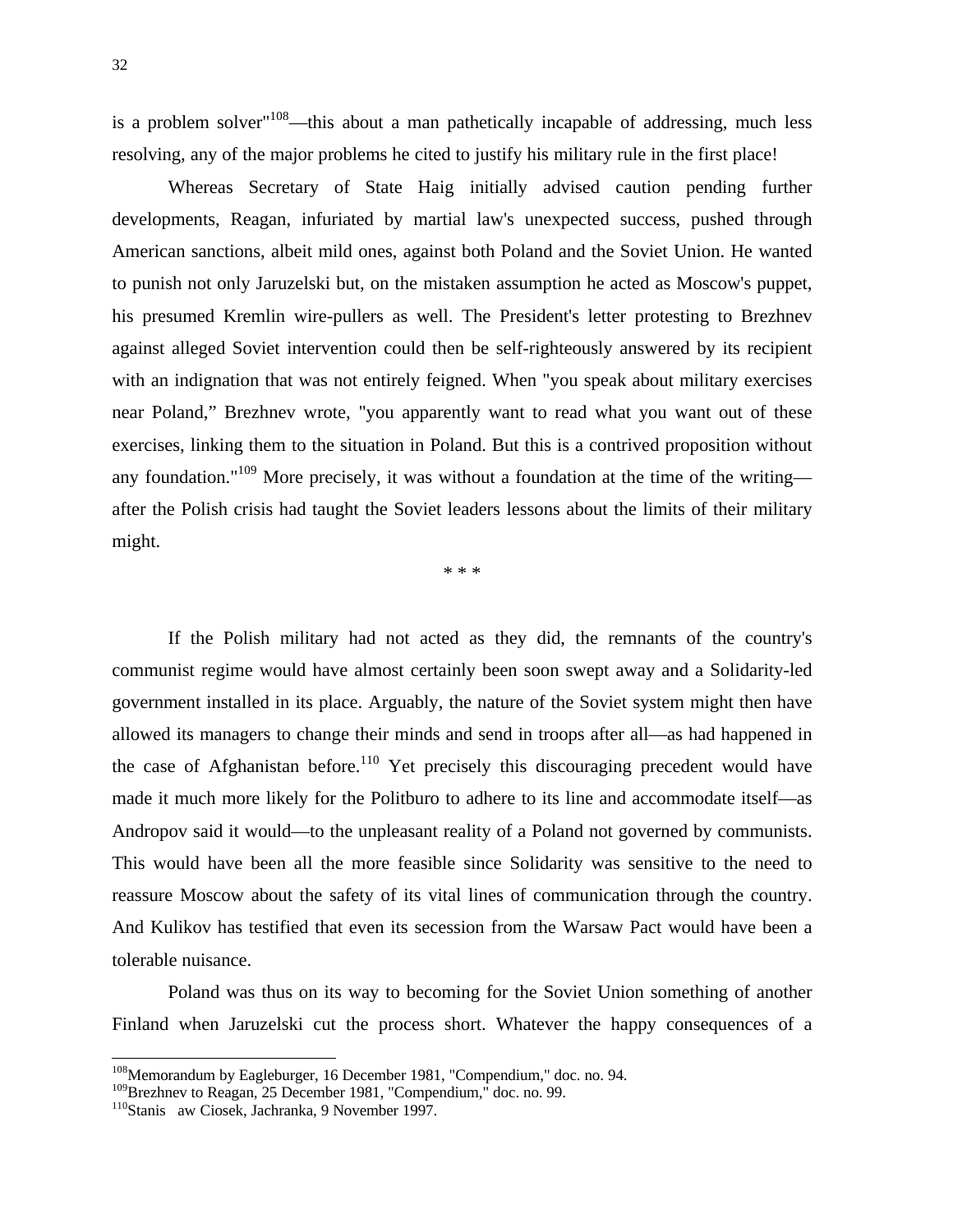"Finlandization" would have been for the Poles, however, its wider repercussions would have been different. In the early nineteen-eighties, Moscow was in a strong position to contain Polish defection, preventing any "domino effect" in the rest of its empire. A product of very specific local conditions, Solidarity made little impact there. Its "Appeal to the Peoples of Eastern Europe" may have thrown Brezhnev into a hot rage,  $111$  but it left its intended recipients cool. This was especially true about neighboring East Germany and Czechoslovakia, whose conservative regimes were safely entrenched and whose relatively affluent populations viewed the unruly Poles with indifference if not hostility because of the economic chaos they engendered.<sup>112</sup>

A "Finlandized" Poland would have been an unlikely catalyst for the end of the Cold War. The prohibitive cost of the bloated Soviet military establishment and the futility of the arms race had not yet been sufficiently impressed on the Kremlin leaders to make them radically change their notions about security—the necessary prerequisite of their quest for accommodation with their Western adversaries. No such bold step could be expected from the moribund Brezhnev, although it would have been conceivable from his perceptive, if also terminally ill, successor Andropov, alerted by his adviser Viacheslav Dashichev to the security dilemma the Soviet Union faced as a result of its having provoked the West's military buildup.<sup>113</sup> But then, even if Moscow had been ready to terminate the confrontation, Washington was not.

The Reagan administration's behavior during the Polish crisis demonstrated its still uncertain grip on foreign policy. Rightly convinced that the Soviet system was bound to collapse but not expecting this to happen soon, the President was only beginning to implement the massive armament program designed to bring the rulers of the "evil empire" to their knees. Meanwhile he was far from ready to give their sincerity the minimum benefit of the doubt indispensable to help them abandon their positions. He would hardly have considered giving such a benefit to the former KGB chief Andropov as willingly as he later did to the more attractive Gorbachev.

 $111$ Minutes of CPSU politburo session, 10 September 1981, copy, NSA.

<sup>112</sup>Record of Brezhnev-Honecker-Husák conversations, 16 May 1981, in Wilke and Kubina, *"Hart und kompromißlos,"* pp. 270-85.

<sup>&</sup>lt;sup>113</sup>Memorandum of 3 January 1983, quoted in Wjatscheslaw Daschitschew, "Außen- und Sicherheitspolitik Rußlands gegenüber Europa," *Berliner Europa-Forum* 6 (1997), no. 6: 15-23, at pp. 19-20.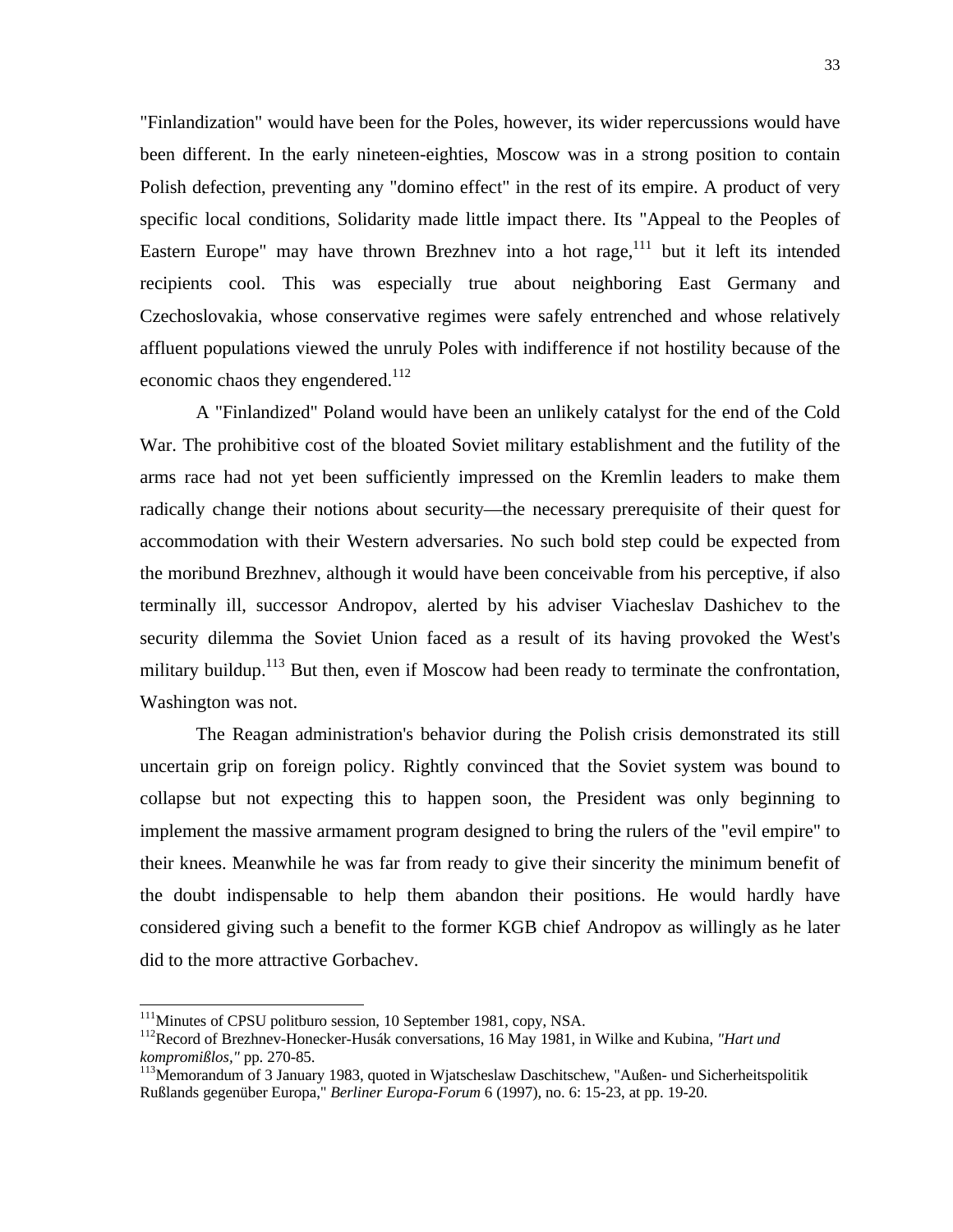The systemic deficiencies that would eventually bring the Soviet empire and the Cold War to an end were already well advanced when the Polish crisis brought them to the fore. But it is all but inconceivable that those two unexpected developments could have occurred at that time in any way comparable to the way in which they did occur later on. Rather, by prompting Moscow to consolidate the rest of its empire, Poland's escape from Moscow's fold would have made its final break-up more difficult. Having imposed his inept rule on his compatriots for another eight years, Jaruzelski certainly did a disservice to them. Otherwise, however, he unwittingly provided the Soviet Union with the time it needed to decay sufficiently from within, thus making its later leaders more amenable to a peaceful East-West settlement. He could claim no credit for his ineptitude, but for his unintended contribution to the Cold War's happy ending, this unhappy and tortured man at least earned the right to be left at peace.

More importantly, the evidence of Soviet reluctance to unilaterally apply force in Poland shows that the danger of a large-scale military confrontation arising from local causes had substantially diminished by the early nineteen-eighties. Despite heightened fears that such a catastrophe could result from carelessness or miscalculation, the Kremlin leaders became more rather than less conscious of their constraints, thus making the likelihood of a crisis getting out of hand smaller than it had been during the previous period of détente. Gone was Brezhnev's superficial belief in the Soviet Union's irresistible global ascendancy; his more somber colleagues and successors knew better, and acted accordingly.

Moscow's conduct in the Polish crisis was not significantly influenced by any specific Western policies. The Soviet leaders, anxious lest their vulnerabilities be exposed, proved largely impervious to both pressures and inducements by the West in the short run. Viewing the world through their Marxist glasses, however, they could not be indifferent to the "correlation of forces" tilting to their disadvantage in the long run. Even if they were determined to ride out particular U.S. sanctions, they were still concerned about Washington's overall policy of sanctions as an indication of worse things yet to come, and tried to preventively mitigate their impact by greater restraint. Under these circumstances, Reagan was right that adding military pressure on the Russians would do no harm. But so, too, were his critics in insisting that it was the West's vitality, in other attributes of power than the military, that impressed the embattled communist chiefs more.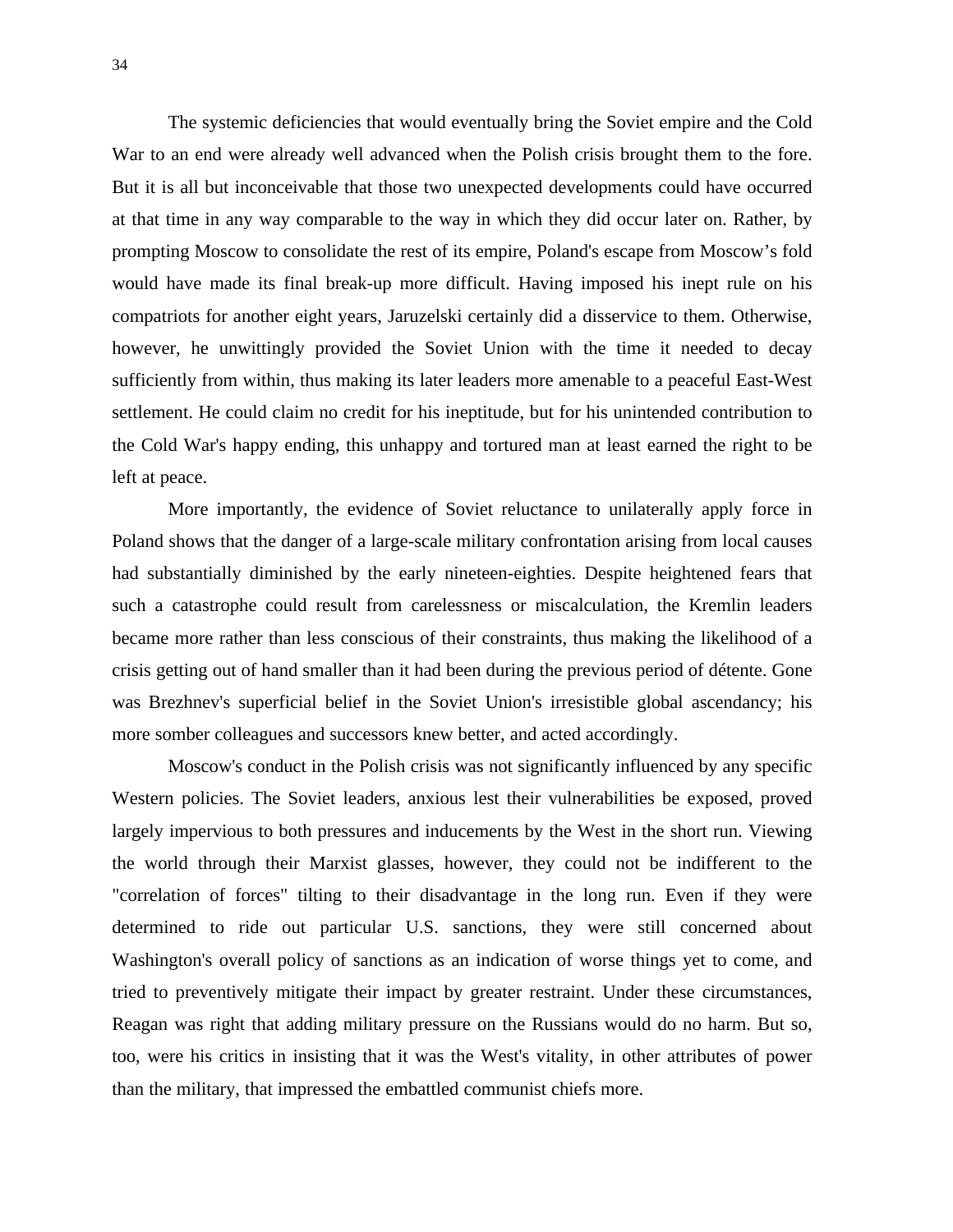In the final analysis, the Soviet assessment of correlation of forces hinged on internal considerations. The Polish crisis revealed how Moscow's capacity to hold its empire together by the old crude methods progressively corroded. Jaruzelski's action created the impression that an acceptable remedy was found. But the substitution of party rule by military rule never made the Kremlin leaders comfortable. Made aware of the limitations of the military power they had so prodigiously accumulated, the Soviet leaders were losing confidence in it. This was dispiriting for them, but was otherwise a heartening indication of how much the Cold War had changed the world for the better by making old-style power politics so much less effective than before.